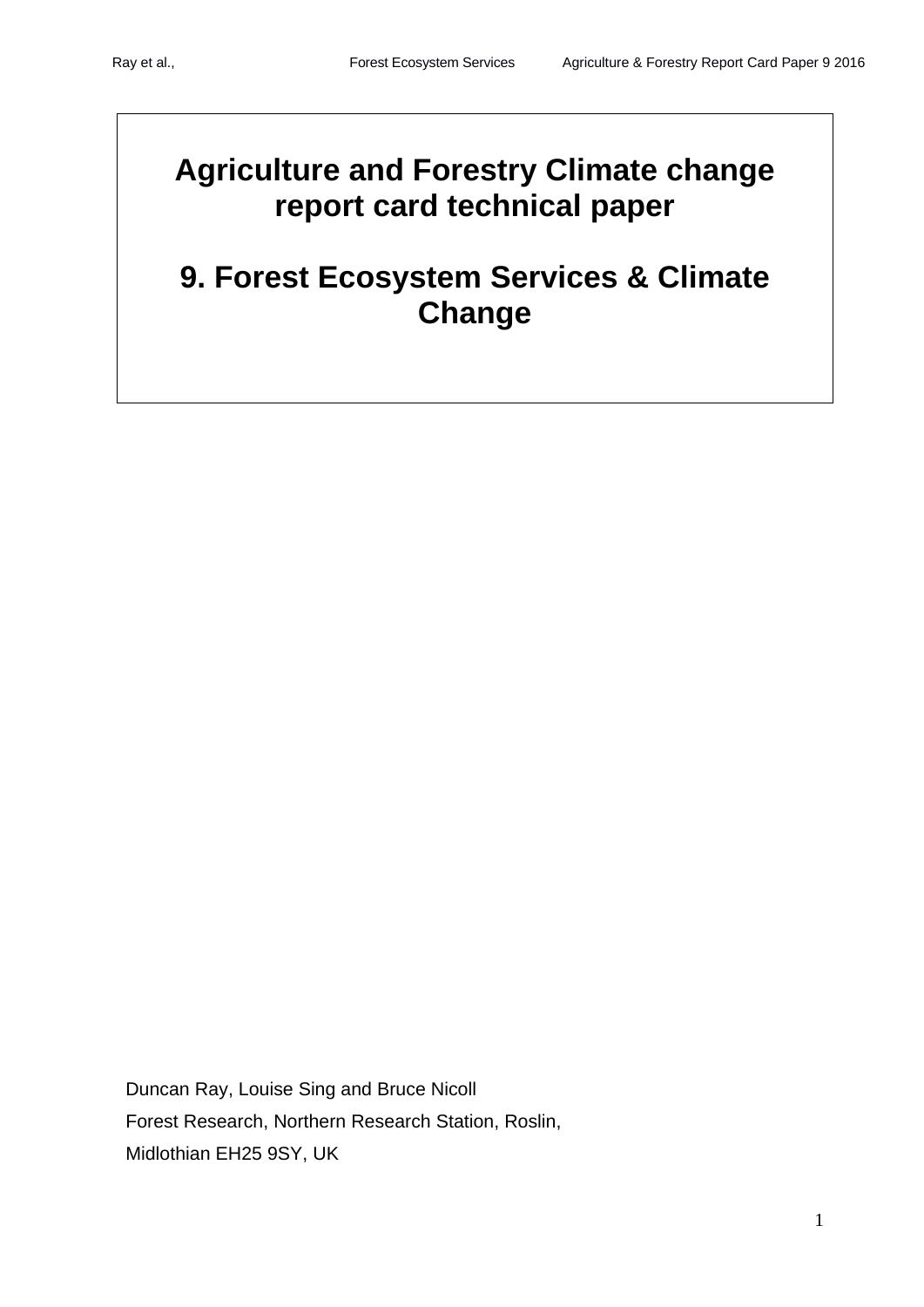### **Summary**

Characterising, assessing and valuing ecosystem services from forests and woodlands may be used to examine if forests are sufficiently resilient to meet both the future demands from society, and projected changes in climate. The effects of climate change on the provision of ecosystem services are expected to vary spatially and temporally. Impacts are likely to be most severe in the south and south-east of the UK because of: extreme seasonal shifts in rainfall, especially more extreme wet winter weather and more extreme warm dry summer weather; increasing biotic threats due partly to the proximity to mainland Europe and volume of trade to/from ports in the south. The main impacts of climate change on ecosystem services from trees, woodlands and forests in the UK will be:

• Recent increases in tree growth have occurred in Europe, and this is thought partly to be a result of a warmer climate and higher atmospheric  $CO<sub>2</sub>$  concentrations compared to 50 years ago (*Likelihood: very likely / Confidence: high*).

• The continued ability of trees, woodlands and forests to provide specific ecosystem services determined by management objectives is very much dependent on where they are located, how they are managed into the future, their species and genetic diversity, and the interaction with changes in site condition caused by climate change *(Likelihood: likely / Confidence: high)*.

• Impacts on species will vary due to differences in site types. Tree species which are more centrally situated in the core region of their site niche will be less affected by changes in the climate - species at the edge of their niche will be impacted more severely (*Likelihood: very likely / Confidence: high*).

• Damage to drought sensitive species will occur in the medium term in the south of the UK, leading to reductions in growth (*Likelihood: very likely / Confidence: High*), reduced timber quality (Likelihood: likely / Confidence: medium), and a reduced rate of carbon sequestration (*Likelihood: very likely / Confidence: high*).

• In the medium term (next 35 years) tree growth/yield in the lowlands is likely to decrease by approximately 40% for oak, and decrease by approximately 20% for spruce and pine. In the uplands, over the same period the growth of oak is predicted to increase by 20% and spruce and pine to decrease by 20% and 10% respectively,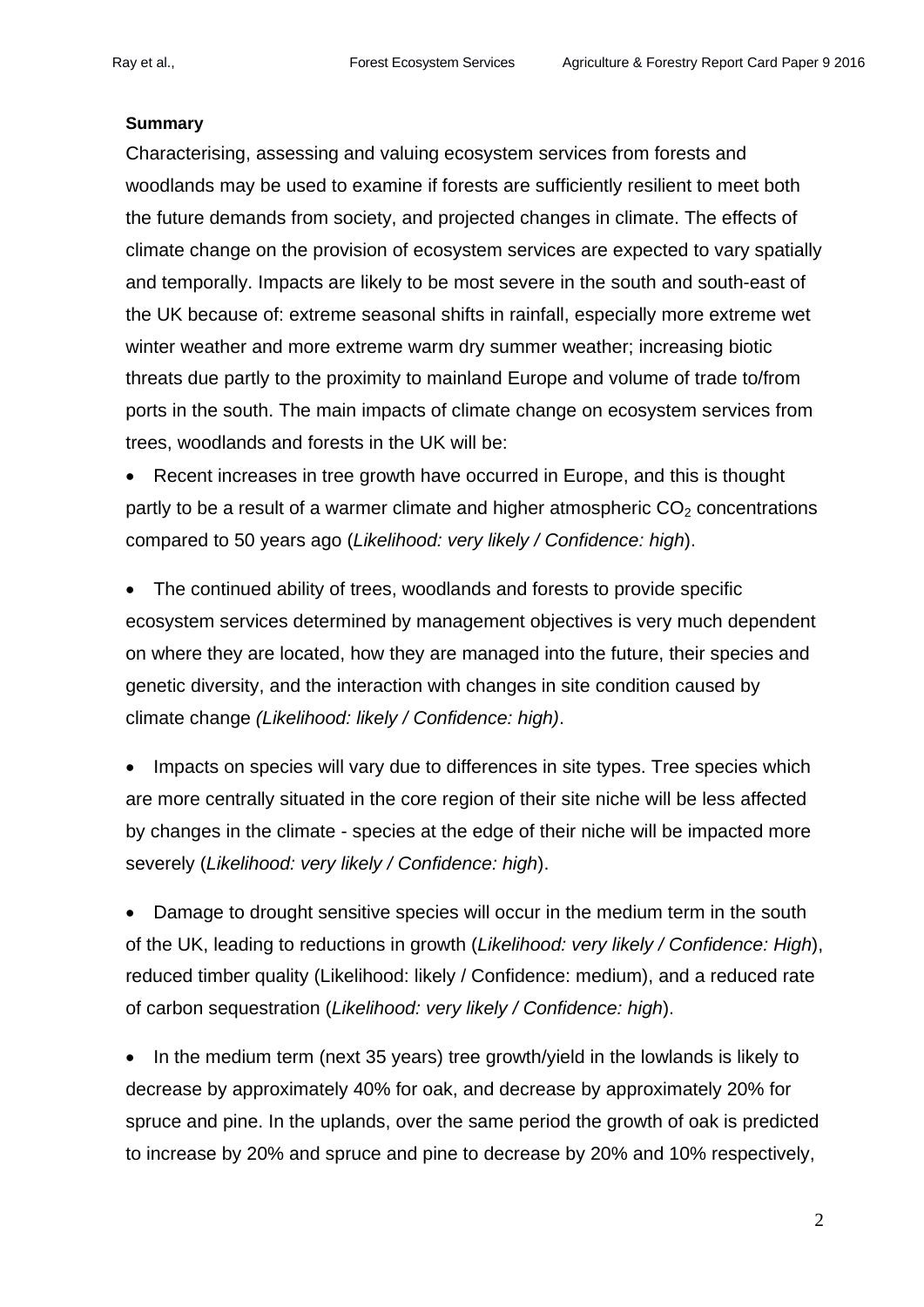(Petr et al., 2014b) on average across Britain (*Likelihood: very likely / Confidence: high*). However, towards the end of the century more frequent extreme events may cause greater reductions in growth/yield (*Likelihood: likely / Confidence: medium*).

• More frequent and more extreme storm events, leading to flooding and water quality issues (Likelihood: very likely/ Confidence: high). There is unlikely to be sufficient woodland creation to reduce the risk of flooding in large catchments where the proportion of forest and woodland is small (*Likelihood: likely / Confidence: medium). I*n smaller catchments, where the proportion of forest or woodland is high, natural flood management is expected to be more successful in attenuating flood hydrographs of medium/high magnitude, but not very high magnitude (*Likelihood: likely / Confidence: medium)*.

• Climate change will lead to more mild winters and warm spring temperatures, advancing the date of flushing of many tree species (*Likelihood: very likely / Confidence: High*). This will increase the risk of frost damage in broadleaved and some coniferous trees (*Likelihood: very likely / Confidence: high*), and may reduce natural regeneration success *(Likelihood: likely / Confidence: high).*

• Biodiversity in semi-natural and managed woodlands, and associated ecosystem services, are expected to reduce due to climate change *(Likelihood: likely / Confidence: medium)*. Prioritised adaptation action to form 'bigger, better, more joined up' woodland habitat will be required to counteract this trend *(Likelihood: very likely / Confidence: high).*

• Under climate change, deer and squirrel numbers will increase through milder winters *(Likelihood: very likely / Confidence: high)* leading to reduced natural regeneration success, more bark stripping, and reduced timber quality in sycamore, beech and oak woodlands *(Likelihood: likely / Confidence: high).*

• In a warmer and drier climate, the public attitude to forests and woodlands as places for recreation and relaxation will strengthen *(Likelihood: very likely / Confidence: very high).* 

• People will increasingly value green space with trees as being an important part of urban infrastructure which helps maintain lower ambient peak summer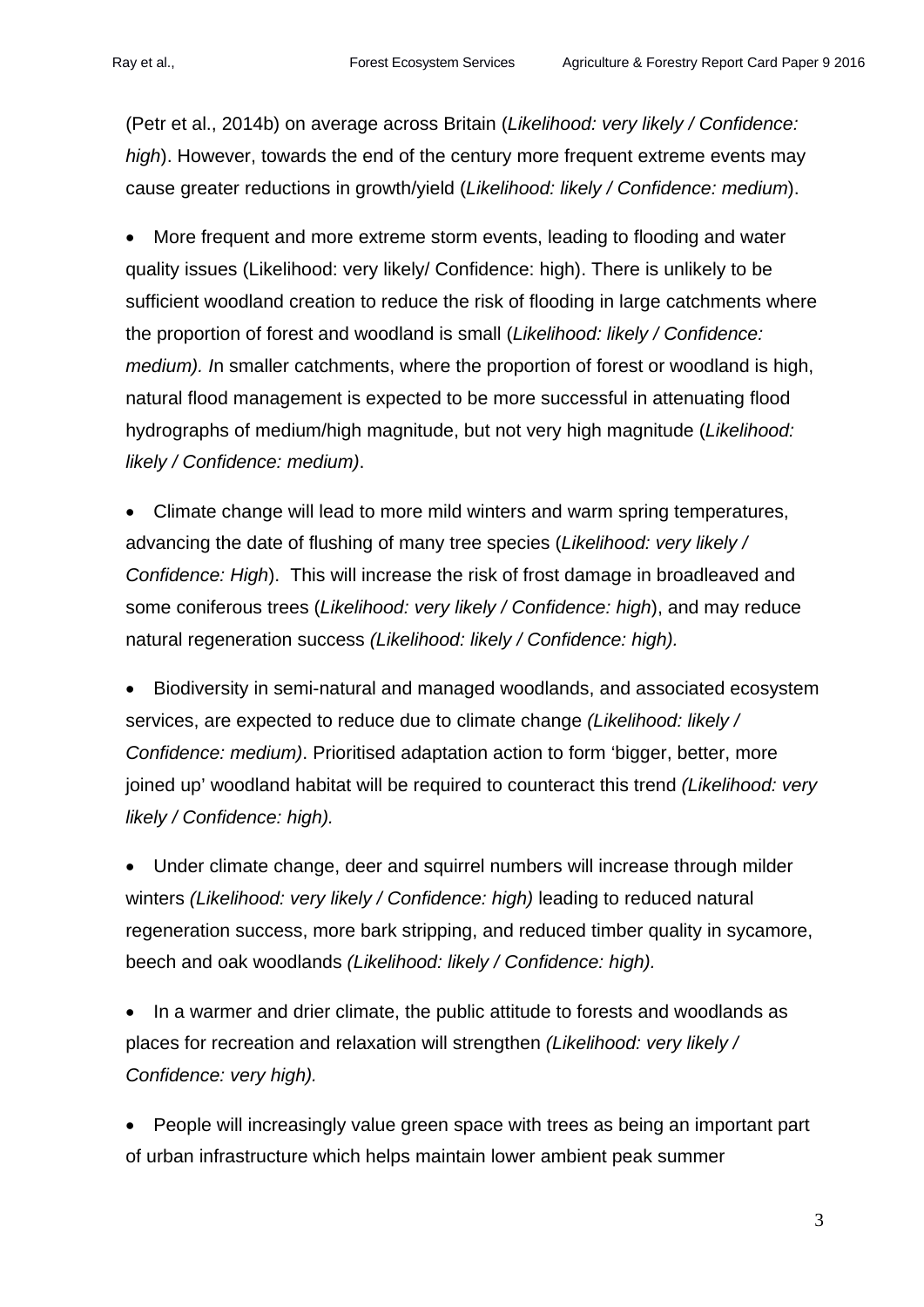temperatures *(Likelihood: very likely / Confidence: high*), and improves the quality of air in towns and cities *(Likelihood: very likely / Confidence: high).*

• Climate change projections will continue to drive forest and land use policy objectives for woodland expansion *(Likelihood: likely / Confidence: high)*. Native and ancient woodland will be managed with thinning interventions to stimulate a sequence of tree cohorts regenerated from seed which may be better adapted to changing site and climate conditions *(Likelihood: likely / Confidence: medium)*

### **1. Introduction: Ecosystem services frameworks**

Ecosystem services are the benefits provided by ecosystems that contribute to making human life possible (Mace et al., 2011). The ecosystem services framework (also referred to as the "ecosystem services approach") assesses the linkages between ecosystem structures and processes and human well-being through the identification and valuation of goods and services. Final ecosystem services are those which directly contribute to the goods and services that are valued by people, while intermediate ecosystem services and ecosystem processes underpin the final ecosystem services.

All ecosystems are characterised by biotic (living organisms) and abiotic (climate, soil, rocks etc.) components. This stock of living and non-living assets forms the natural capital from which ecosystem services flow. As the quantity and quality (health) of an ecosystem changes, so does the natural capital, and this will affect the provision of ecosystem goods and services (Figure 1).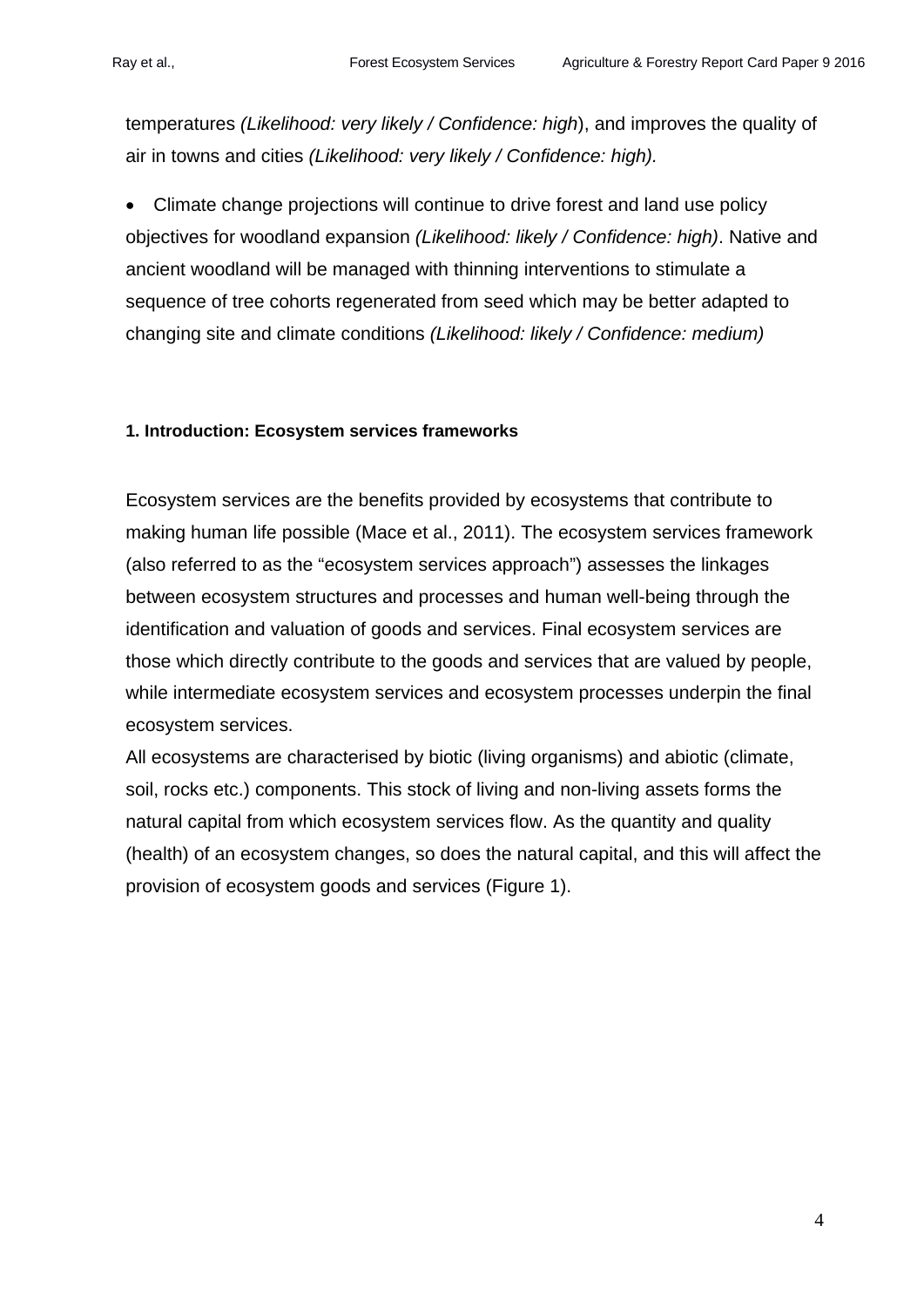

**Figure 1 Relationships between natural capital stocks, the flow of ecosystem services and human well-being values, from Sing et al. (2015), with examples of forest ecosystem services.**

#### **Characterising ecosystem services**

The Millennium Ecosystem Assessment (2005) made a global assessment of the understanding of the consequences of human-made ecosystem change for people's well-being. It found that humans have modified ecosystems more in the last 50 years than in any comparable period in history. More than 60% (15 out of 24) of the ecosystem services assessed were either degraded or used unsustainably as a result of increased natural resource exploitation, and the intensification of land use to meet the growing demand for essential goods such as food, water, fibre and fuel.

The UK National Ecosystem Assessment (UK NEA), conducted between 2009 and 2011, assessed the main broad habitat types in the UK and their current state, the benefits these ecosystems provide for people in terms of goods and services and consequent well-being (UK NEA Assessment, 2011). Table 1 shows the list of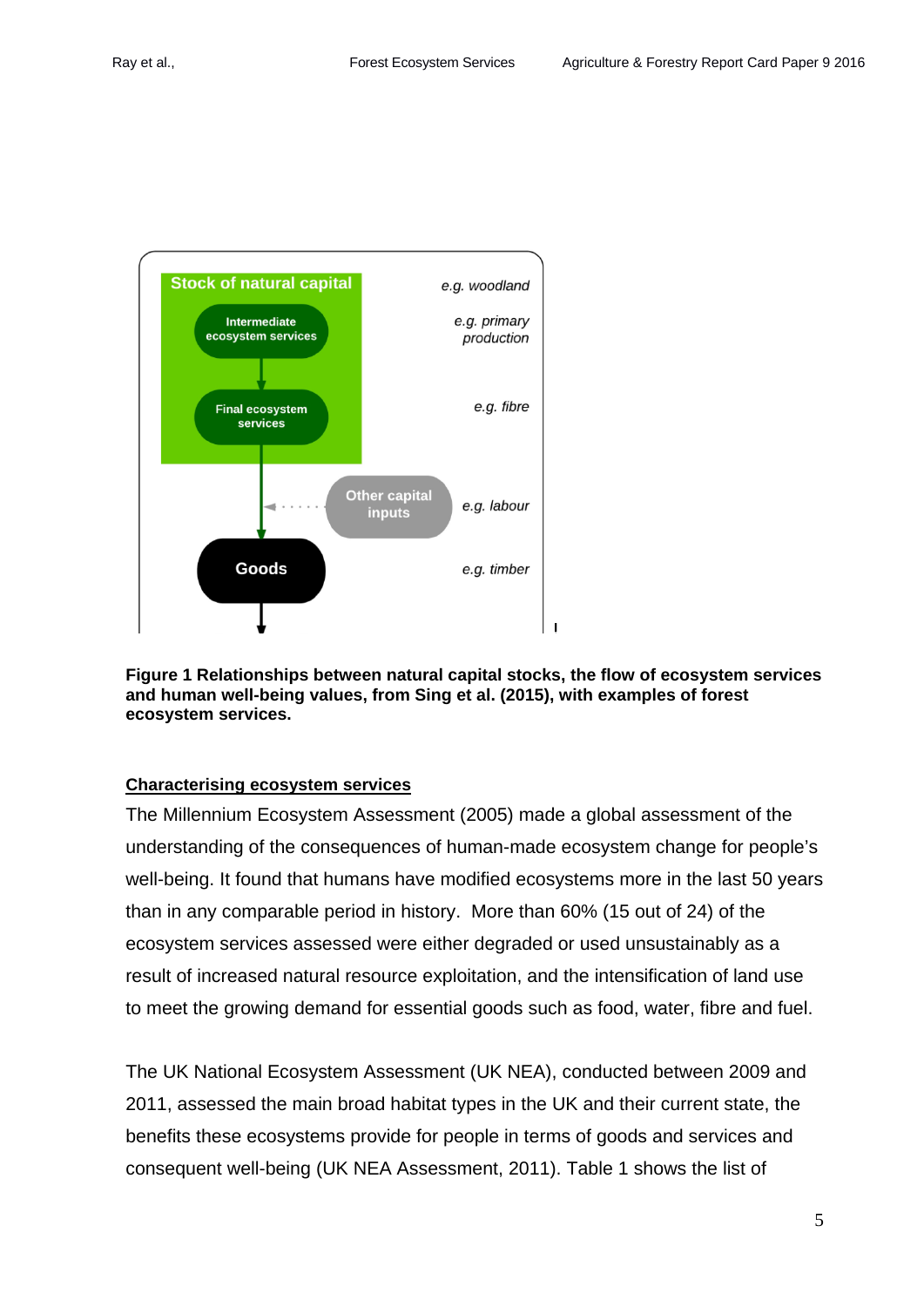ecosystem services identified as being provided by woodland. The UK NEA concluded that the value of nature, and the ecosystem goods and services provided, were not fully taken into account in decision making. The UK NEA Follow-On project (2014) produced a range of new tools and information for decision makers to address this problem.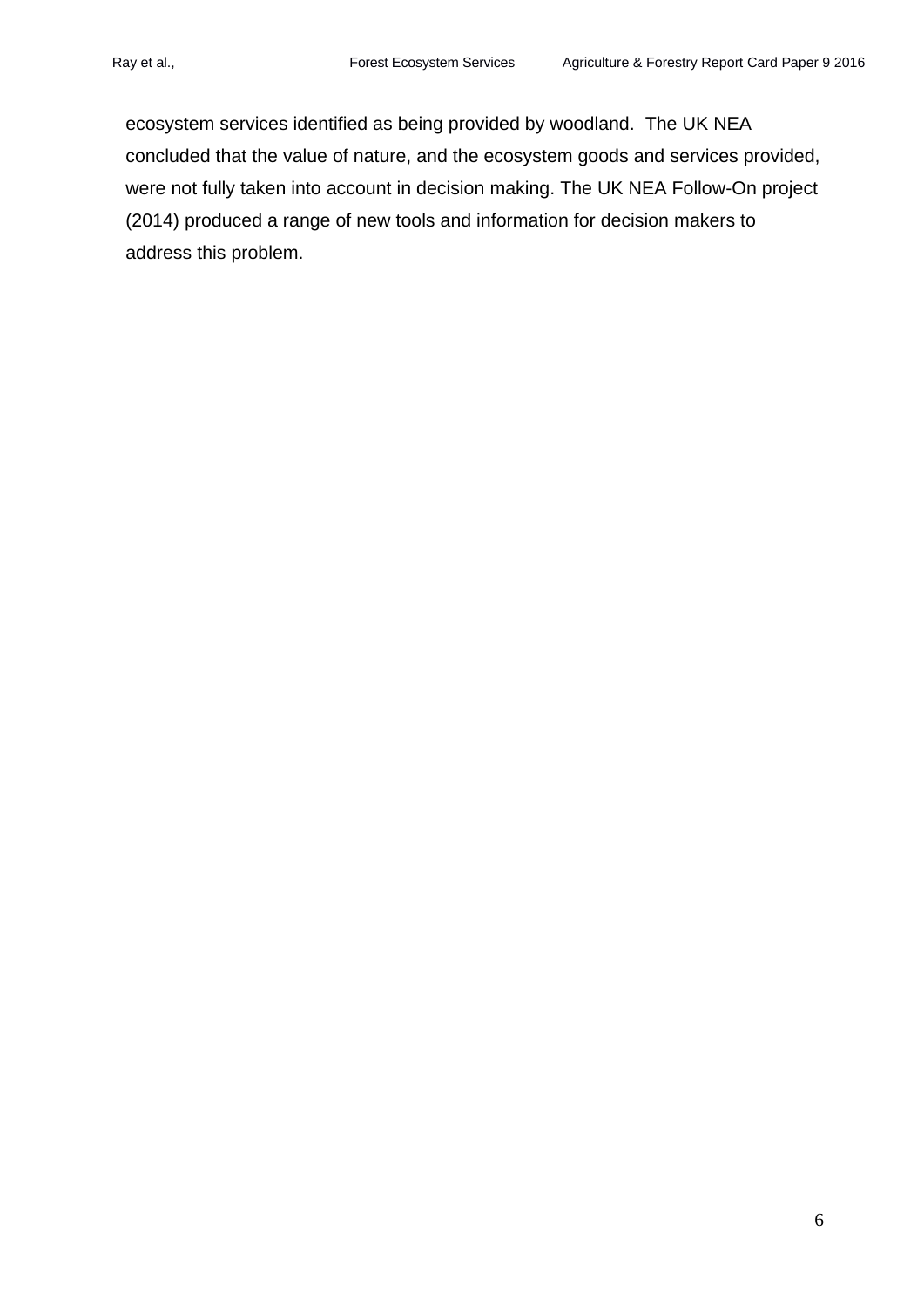| Provisioning services: The direct use products derived from forest ecosystems                                                                                  |                                                                                                                                                                                                                                                                                                                                                                                                                                                                                                                                                                                                                                                                                                                                                                         |
|----------------------------------------------------------------------------------------------------------------------------------------------------------------|-------------------------------------------------------------------------------------------------------------------------------------------------------------------------------------------------------------------------------------------------------------------------------------------------------------------------------------------------------------------------------------------------------------------------------------------------------------------------------------------------------------------------------------------------------------------------------------------------------------------------------------------------------------------------------------------------------------------------------------------------------------------------|
| Fibre and fuel products                                                                                                                                        | Timber for construction, veneers and flooring; wood chip for board, pulp for paper; timber products<br>for woodfuel, including stumps and roots, and harvesting residue.                                                                                                                                                                                                                                                                                                                                                                                                                                                                                                                                                                                                |
| Non-timber forest<br>products (NTFPs)                                                                                                                          | Products such as food products derived from plants (tree fruit, berries, foliage, syrup and nuts as well as<br>edible products from plants other than trees - like fungi), wild deer or livestock raised in woodland or forest<br>settings in agro-forestry systems; beverages; craft, ornamental and gardening materials such as bark chips<br>for play areas, poles, stakes and fencing; toys, medicinal products and chemicals derived from gums, resins,<br>waxes, oils and fatty acids.                                                                                                                                                                                                                                                                            |
| Water supply                                                                                                                                                   | The provision of water through the interception of rain, mist and fog, which is then transferred to the soil<br>and into a watercourse and groundwater. Woody debris creates dams in watercourses that increases storage<br>and slows the water flow (contributing to flood hazard reduction, a regulating service).                                                                                                                                                                                                                                                                                                                                                                                                                                                    |
| <b>Genetic resources</b>                                                                                                                                       | Seed orchards of locally adapted provenances provide genetic resources for British growing conditions.                                                                                                                                                                                                                                                                                                                                                                                                                                                                                                                                                                                                                                                                  |
| <b>Biodiversity</b>                                                                                                                                            | Forests that are managed to deliver particular types of diversity and species assemblages, for example<br>through Biodiversity Action Plans and agri-environment schemes, providing habitats for rare, protected<br>and priority species including red squirrels and rare butterfly or bird species.                                                                                                                                                                                                                                                                                                                                                                                                                                                                    |
| Regulating services: The regulatory functions that forest ecosystems provide which benefit people and the environment                                          |                                                                                                                                                                                                                                                                                                                                                                                                                                                                                                                                                                                                                                                                                                                                                                         |
| Climate regulation                                                                                                                                             | Carbon capture and storage (sequestration); protection from or moderation of the effects of extreme<br>temperature, wind, ultra-violet light and precipitation, such as shelter for people or livestock, protection<br>for fish through regulating water temperatures in streams.                                                                                                                                                                                                                                                                                                                                                                                                                                                                                       |
| Hazard regulation                                                                                                                                              | Protection from soil erosion and slope failure (depending on forest management practices, see later section);<br>rainfall interception moderates flooding by delaying and attenuating peak river flows.                                                                                                                                                                                                                                                                                                                                                                                                                                                                                                                                                                 |
| Detoxification and<br>purification of soils, air<br>and water (including noise)                                                                                | Trees are able to capture and absorb (scavenge) pollution, including diffuse pollution, from soils, water and<br>the atmosphere, improving the quality of each. However, those pollutants may then be transferred into the<br>water supply. Trees, woodlands and forests can therefore have both positive purifying and negative impacts<br>on water quality that are species, site and management dependent. Belts of trees can act as noise buffers to<br>reduce noise pollution (noise abatement), providing health benefits.                                                                                                                                                                                                                                        |
| Disease and pest regulation                                                                                                                                    | Woodlands with high biodiversity tend to exhibit increased age and tree species structure. These structural<br>components have been shown to reduce the damaging effect of some pests and pathogens in woodlands.<br>A meta-analysis comparison of single species and mixed forests (comprised of taxonomically more distant<br>species) showed a significant reduction in plant material loss (herbivory) from mixed woodland compared<br>to single species woodlands (Jactel and Brockerhoff, 2007). It is thought that the reduction of host trees and<br>niches in mixed woodlands causes the effect. In mixed woodlands, the risk of damage to any specific tree<br>species is spread across more pathogens, and the potential for damage to the stand is reduced. |
| Pollination                                                                                                                                                    | Trees, woodlands and forests provide habitat for pollinator species.                                                                                                                                                                                                                                                                                                                                                                                                                                                                                                                                                                                                                                                                                                    |
| Cultural services: the non-tangible well-being benefits which people gain from ecosystems.                                                                     |                                                                                                                                                                                                                                                                                                                                                                                                                                                                                                                                                                                                                                                                                                                                                                         |
| Health                                                                                                                                                         | The research identified four types of health benefits: physical well-being, involving some form of physical<br>activity, action or movement; mental restoration from spending time in woodlands; escape and freedom,<br>allowing people to gain physical and mental distance from sources of anxiety or everyday life; and<br>enjoyment and fun from recreational and leisure activities undertaken in woodlands and forests.                                                                                                                                                                                                                                                                                                                                           |
| Nature/landscape<br>connections                                                                                                                                | These are the benefits people describe from sensory stimulation and feelings of connection to both<br>the landscape and wildlife, including biodiversity and the well-being benefits from gathering NTFPs.                                                                                                                                                                                                                                                                                                                                                                                                                                                                                                                                                              |
| <b>Education and learning</b>                                                                                                                                  | The types of benefit range from formal learning through Forest Schools to personal development<br>gained through volunteering and apprenticeships. Studies show the long-term educational importance<br>of connecting children and young people with nature.                                                                                                                                                                                                                                                                                                                                                                                                                                                                                                            |
| Economy                                                                                                                                                        | Woodlands and forests can contribute to local livelihoods through generating employment, both directly<br>through timber production, forest-based recreation and other enterprises including NTFP gathering, and<br>indirectly to local economies, for example businesses supporting the associated tourist industry.                                                                                                                                                                                                                                                                                                                                                                                                                                                   |
| Social development<br>and connections                                                                                                                          | Activities undertaken within forests can strengthen existing social relationships, while organised activities<br>within forest environments can create the opportunity for new relationships, including people's involvement<br>with volunteer groups and community forests (social capital).                                                                                                                                                                                                                                                                                                                                                                                                                                                                           |
| Symbolic, cultural and<br>spiritual significance                                                                                                               | This includes use and non-use values, through cultural or historical associations, such as connections<br>to historical or folk figures like Robin Hood and associations of evergreen foliage with Christmas.                                                                                                                                                                                                                                                                                                                                                                                                                                                                                                                                                           |
| Supporting services: The ecosystem processes that support and underpin provisioning, regulating and cultural services,<br>from which people indirectly benefit |                                                                                                                                                                                                                                                                                                                                                                                                                                                                                                                                                                                                                                                                                                                                                                         |
| Primary production                                                                                                                                             | The fixation of carbon dioxide by photosynthesis produces organic matter, resulting in plant growth<br>and oxygen production.                                                                                                                                                                                                                                                                                                                                                                                                                                                                                                                                                                                                                                           |
| Soil formation                                                                                                                                                 | The breakdown of the underlying geology by roots and microbial fauna (mineral weathering) and the<br>accumulation of organic matter from leaf litter within the soil layer.                                                                                                                                                                                                                                                                                                                                                                                                                                                                                                                                                                                             |
| Nutrient cycling                                                                                                                                               | As with other forms of vegetation, trees, woodlands and forests enhance the cycling of nutrients between<br>the leaf litter and the soil, as well as the interception of atmospheric compounds by the canopy, which<br>provides essential nutrients to the soil, such as nitrogen required for primary production.                                                                                                                                                                                                                                                                                                                                                                                                                                                      |
| Water cycling                                                                                                                                                  | In addition to the provisioning service that forests provide society through the capture and supply of water,<br>they have an important role in the wider hydrological cycle through moisture interception and transpiration.                                                                                                                                                                                                                                                                                                                                                                                                                                                                                                                                           |
| <b>Biodiversity</b>                                                                                                                                            | 7<br>Biodiversity and the associated genetic variation within locally adapted species and provenances can<br>support flora and fauna that contributes to woodland dynamics, including providing habitats for pollinators<br>and below-ground flora and fauna that maintain the decomposition processes underpinning soil formation<br>and nutrient cycling.                                                                                                                                                                                                                                                                                                                                                                                                             |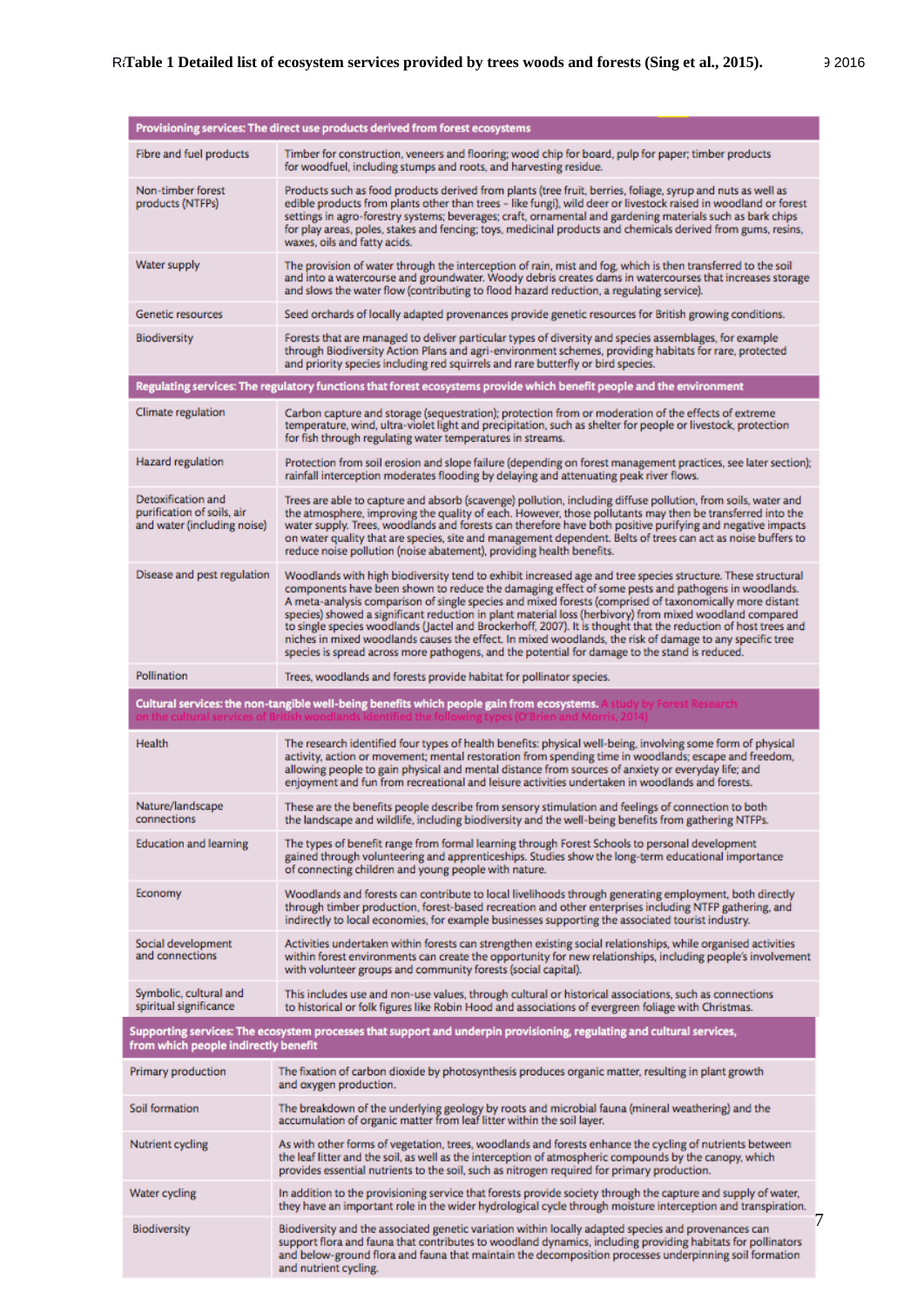# **2. Changes in ecosystem service focus in British forestry and woodland management**

Forest policy and management has undergone a succession of changes since the start of the 20th century as different goods and services were delivered in response to changes in forest policy. This notably resulted in an increase in the forest cover (the natural capital stock) from 4.7% in 1910 to 13.0% by 2014 (Forestry Commission, 2015) and the establishment of a UK wood processing industry. Policy makers are now concerned with issues of sustainability and multifunctional land use, through safeguarding and protecting the natural environment. This includes meeting biodiversity conservation targets, through adherence to the European Habitats Directive, the European Water Framework Directive, and the Convention on Biological Diversity (CBD) Aichi 2020 targets, as well as mitigating climate change and maintaining timber production. This considerable challenge is interlinked with issues of environmental change and climate change. Forestry in Britain is dependent on financial incentives, and so the challenge of meeting policy targets can be linked to woodland grants as part of the sustainable forest management delivering multiple benefits from woodlands and forests. The concept of sustainable forest management is synonymous with the provision of multiple ecosystem services (Quine et al., 2013a). Indeed, the UK National Ecosystem Assessment (UK NEA Assessment, 2011) showed the maintenance or increase in many important ecosystem services in woodlands compared to other habitats. Below we have summarised (and refined) some key findings from the UKNEA woodland section (Chapter 8):

#### *Timber production is an important provisioning service from woodlands:*

- domestic production increased from an estimated 4% in the 1940s to 20% of UK consumption of timber, pulp and panel products today
- 8.5 million green tonnes of softwood was produced in the UK in 2009, approximately 60% of annual growth increment
- production is predicted to rise to 11–12 million tonnes in the 2020s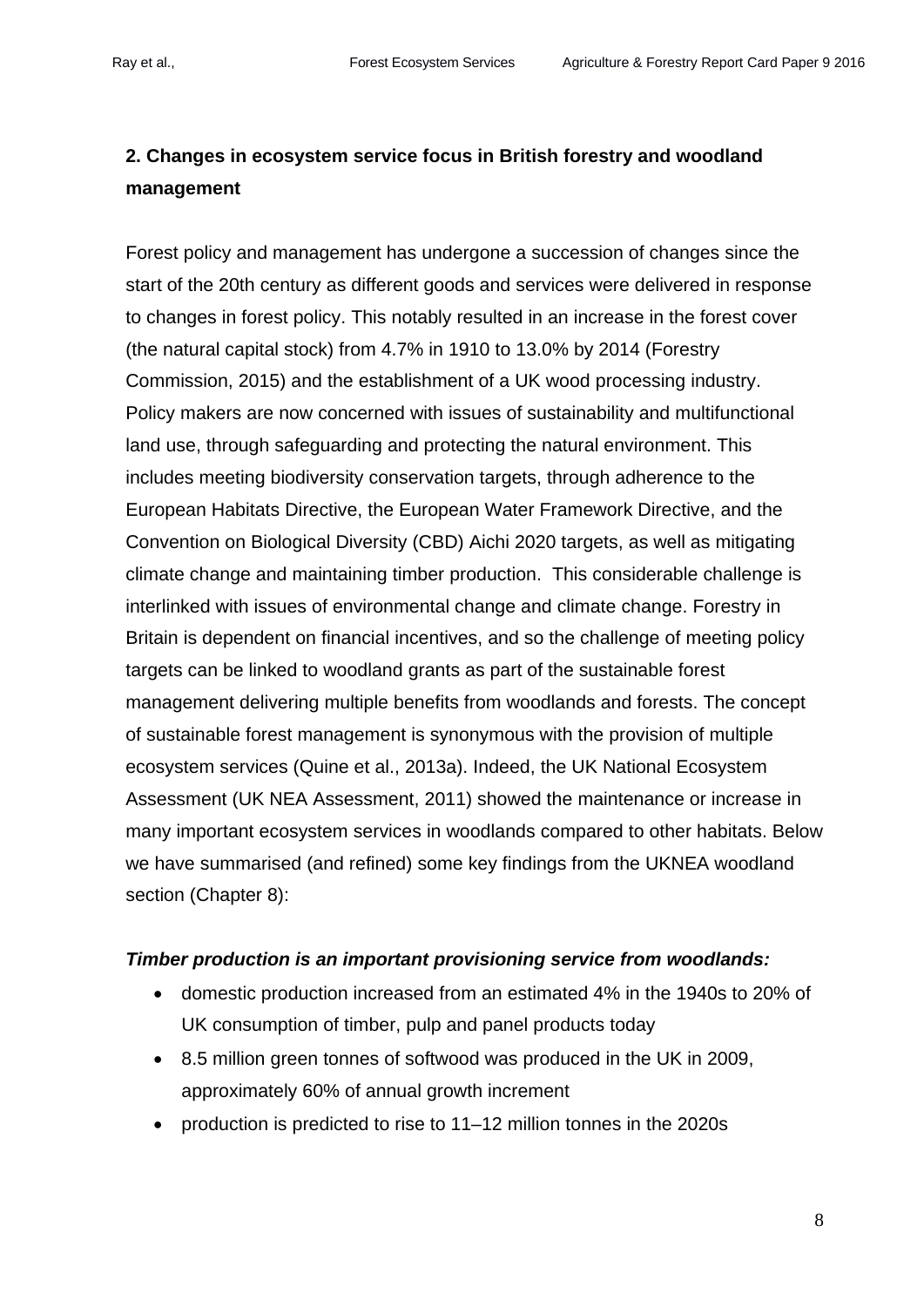• 0.4 million tonnes of hardwood were produced from broadleaves in 2009, about 20% of annual growth increment

# *Woodlands are highly valued for cultural services and non-timber products:*

- approximately 250–300 million day visits to woodlands per year
- woodland includes nearly 5,000 Scheduled Ancient Monuments, plus many areas managed for geological study
- the landscape value of woodland estimated at £185 million (at 2010 prices)
- recreational visits were valued at £484 million (at 2010 prices).
- non-timber products from woodlands contribute £640 million per annum to the UK economy (e.g. game shooting).

# *Carbon sequestration is one of the most important regulating services provided by woodlands:*

- the total carbon (C) stock in UK forests (including soils) is around 800 megatonnes (Mt) of carbon (2,900 Mt of carbon dioxide  $(CO<sub>2</sub>)$  equivalent), and a further 80 Mt C has been estimated in timber and wood products
- the strength of the UK forest carbon sink increased from 1990 to 2004, but has started to decline due to reduced rates of planting in the last 20 years
- at peak growth, coniferous forest can sequester around 24 tonnes of  $CO<sub>2</sub>/h$ a/yr, with a net long-term average of around 14 t  $CO<sub>2</sub>/h$ a/yr
- rates of around 15 t  $CO<sub>2</sub>/h$ a/yr have been measured in oak forest at peak growth, with a net long-term average likely to be around  $7 \text{ t } CO_2/ha/\text{yr}$
- the social value of net carbon sequestration by UK woodlands is currently at least double the market value of wood production per hectare
- the total value of net carbon sequestration by UK woodlands planted after 1921 increased more than six-fold over the period between 1945 and 2004
- carbon sequestration currently has the highest annual social value of the woodland ecosystem services considered.

# *Biodiversity values provided by woodlands and forests:*

• about a quarter of all UK Biodiversity Action Plan priority species are associated with trees and different types of woodland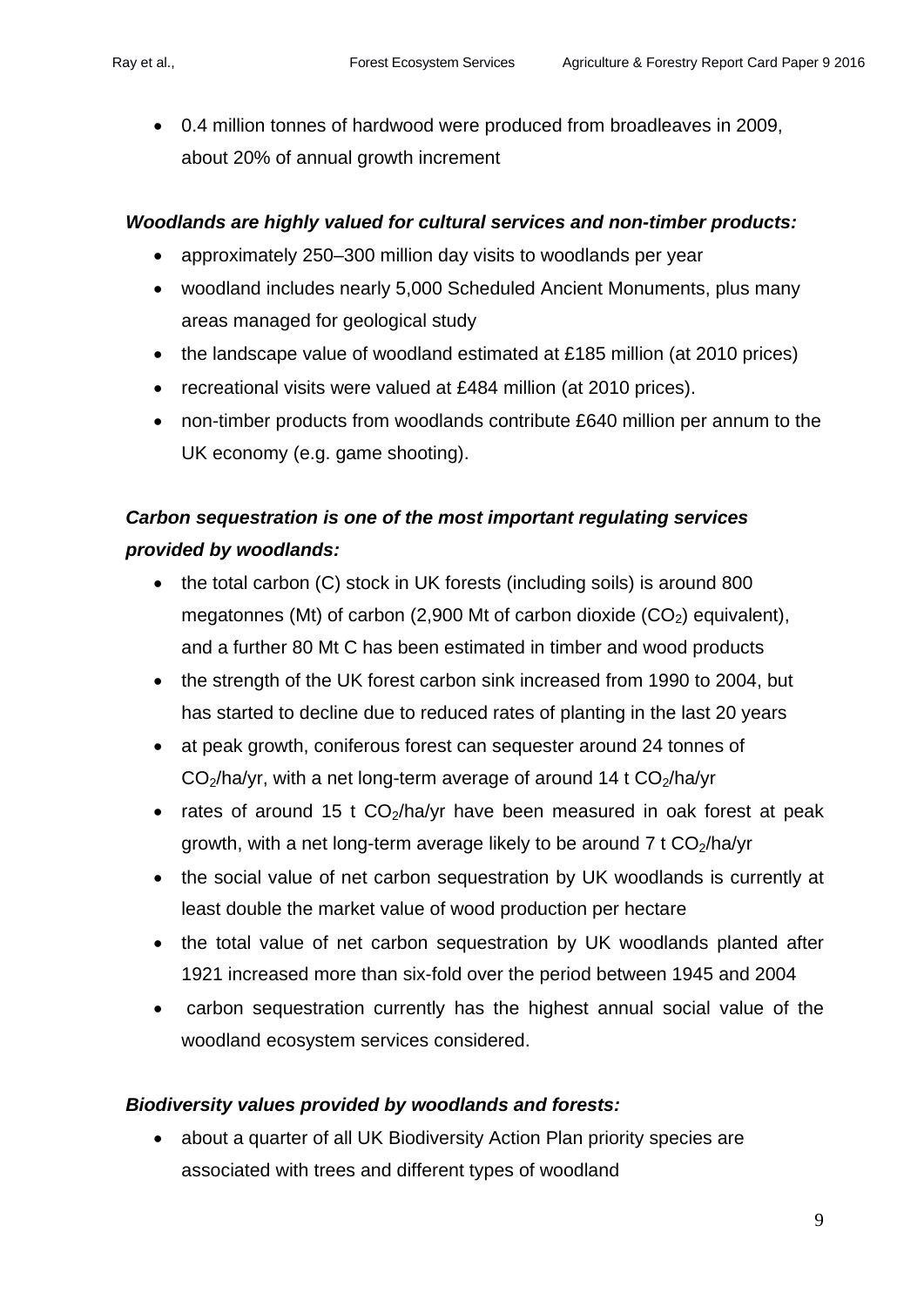- the condition of woodland SSSIs and the seven priority native woodland habitats is improving
- a survey of visitors by the Forestry Commission in 2009 showed that over 80% of respondents recognised the provision of wildlife habitat as one of the major benefits of forests
- the non-use of marginal benefits of forest types have been calculated as £0.35, £0.84, £1.13 per household per year, respectively for Sitka spruce forest, lowland broadleaved woodland, and ancient semi-natural woodland
- red squirrel habitat protection has been valued by the Northumberland Wildlife Trust at £2.94 per member per year
- forest habitat restoration for increasing capercaillie habitat was valued at £28 per household per year in Aberdeen
- charitable bodies such as the Woodland Trust and RSPB receive substantial legacies for the maintenance of woodland owned by these organisations (e.g. £12 million to the Woodland Trust in 2009)
- it is extremely difficult to value forest and woodland biodiversity as a whole, and the value of legacies and membership fees to the Woodland Trust, Scottish Forestry Trust, and Wildlife Trusts featuring woodland conservation (rather than specific and rare species conservation) gives an indication.

# *Other regulating aspects of woodlands and forests:*

- the UK Forestry Standard and the supporting series of Forest Guidelines describe the standards of operational and tactical forest management which if maintained, enable forests and woodlands to provide important regulating roles
- forests and woodland can improve water quality compared to run off from agricultural land, improving infiltration and filtering water through a deeper layer of soil
- forests and woodlands can reduce flood risk from short to medium return period peak flows through attenuating the flood peak hydrograph by increased temporary storage of rainfall
- flood plain woodland and the incorporation of natural flood defences can reduce downstream flooding and damage to people and property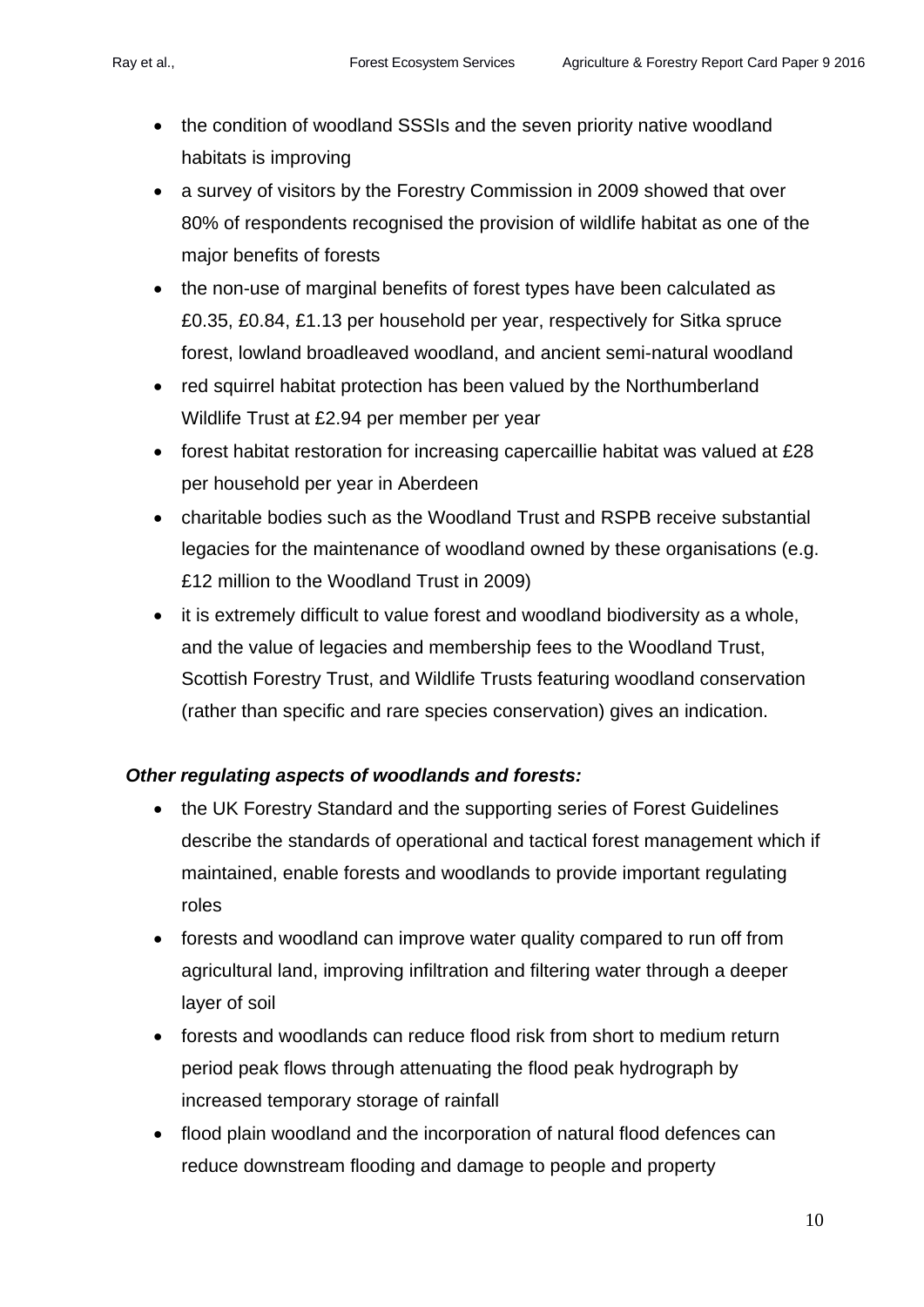- forests and woodlands and urban trees reduce atmospheric pollutant concentrations through absorption on leaf and bark surfaces – it has been calculated that this saves the NHS up to £0.9 million per year
- Trees and shrubs are effective reducers of noise pollution a 30m belt of trees can reduce noise by 7 dB.

# **3. Impacts of climate change on ecosystem services**

### Climate range shifts and abiotic stress

There have been numerous studies demonstrating the likely effects on tree species of a shift in the climate space using climate envelope models (Elith and Leathwick, 2009; Ogawa-Onishi et al., 2010; Gray and Hamann, 2013; Hanewinkel et al., 2014; Nakao et al., 2014), including the UK, (Berry et al., 2002; Pearson and Dawson, 2003; Broadmeadow et al., 2005; Xenakis et al., 2011; Petr et al., 2014b). Such models use climate variables to make spatial predictions of species suitability using minimum and maximum boundaries for species occurrences. Criticisms of the method focus on the lack of analysis of landscape features and habitat quality. Despite this criticism, climate envelope modelling is considered useful in providing low resolution, imprecise projections of the possible shifts in tree species suitability (Pearson and Dawson, 2003). There is also compelling evidence of how observed changes in the climate have exposed native and exotic stands of trees at the edge of their range, or on vulnerable sites, to decline. These include abiotic and biotic impacts e.g. Scots pine at the southern edge of its range in the southern Alps (Herrero et al., 2013); semi-arid and Mediterranean forest decline due to drought (Carnicer et al., 2011); acute oak decline in southern England, possibly related to stress from climate change, and Scots pine decline from *Dothistroma* needle blight in the UK, likely due to increased spring and summer humidity and rainfall (Woods et al., 2005).

#### Impacts on productivity and carbon sequestration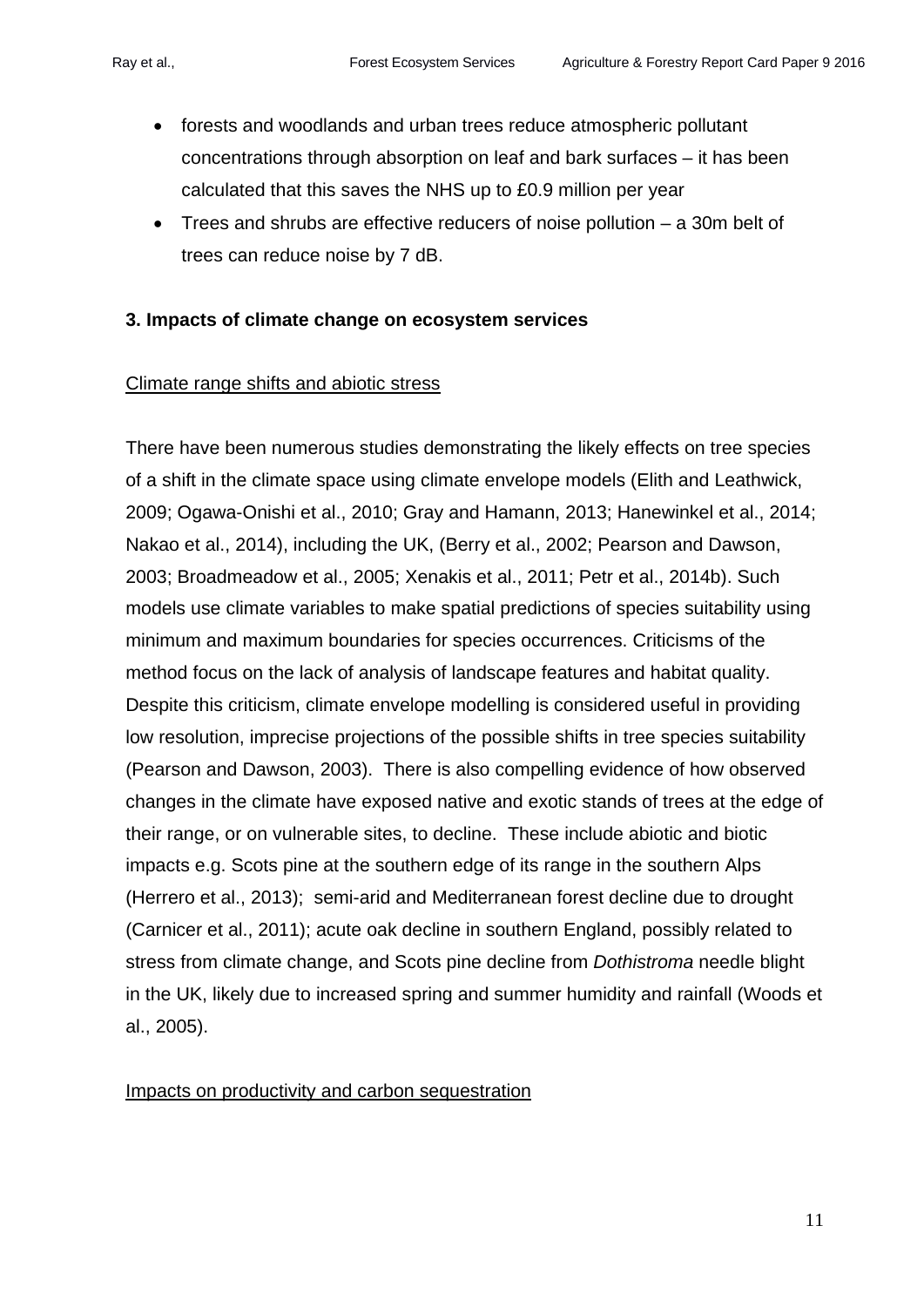Since 1998 the forestry sector has been a net carbon sink, in 2015 removing 10 MtCO<sub>2</sub> from the atmosphere (Committee on Climate Change, 2014). The Committee on Climate Change has suggested that with continued land use change to forestry, the sector is very likely to remain a carbon sink beyond 2050. Milder winters will extend the growing season with greater productivity in the uplands and north and western Britain at least until about 2050 (Petr et al., 2014b). In the lowlands changes in seasonal rainfall, coupled with more frequent extreme events from climate change, is likely to reduce the potential carbon sink, through reductions in stand productivity from more frequent droughts, wind damage, and the effects of pests, pathogens and invasive species (Ray et al., 2010).

#### Impacts on food, fibre and fuel security

Globally, any reductions in forest productivity resulting from the changing climate will impact the forest provisioning service of fibre and cellulose production for goods including timber, fuel and paper (Reyer et al., 2014). In addition to increasing natural abiotic (including drought, waterlogging, fire, extreme high or low temperatures) and biotic (pests and pathogens) disturbance, it has been suggested (Hanewinkel et al., 2012) that in Europe by 2100 there will be a serious economic impact through loss in monetary value of forest land (range of economic loss 14-50%). This will be due to a decline in economically valuable species in the absence of adaptive capacity and measures to maintain resilient productive forests. If the analysis by Hanewinkel et al. (2012) is correct, there would be a downturn in the forest industry sector in Europe caused by a reduction in long term investment from the financial sector investment portfolios. Consequent reductions in the extent and intensity of forest management would ensue. Such a scenario could result in forest clearance, forest damage and a deterioration of quality and volume of timber, with potential reductions in amounts of carbon sequestered by European forests.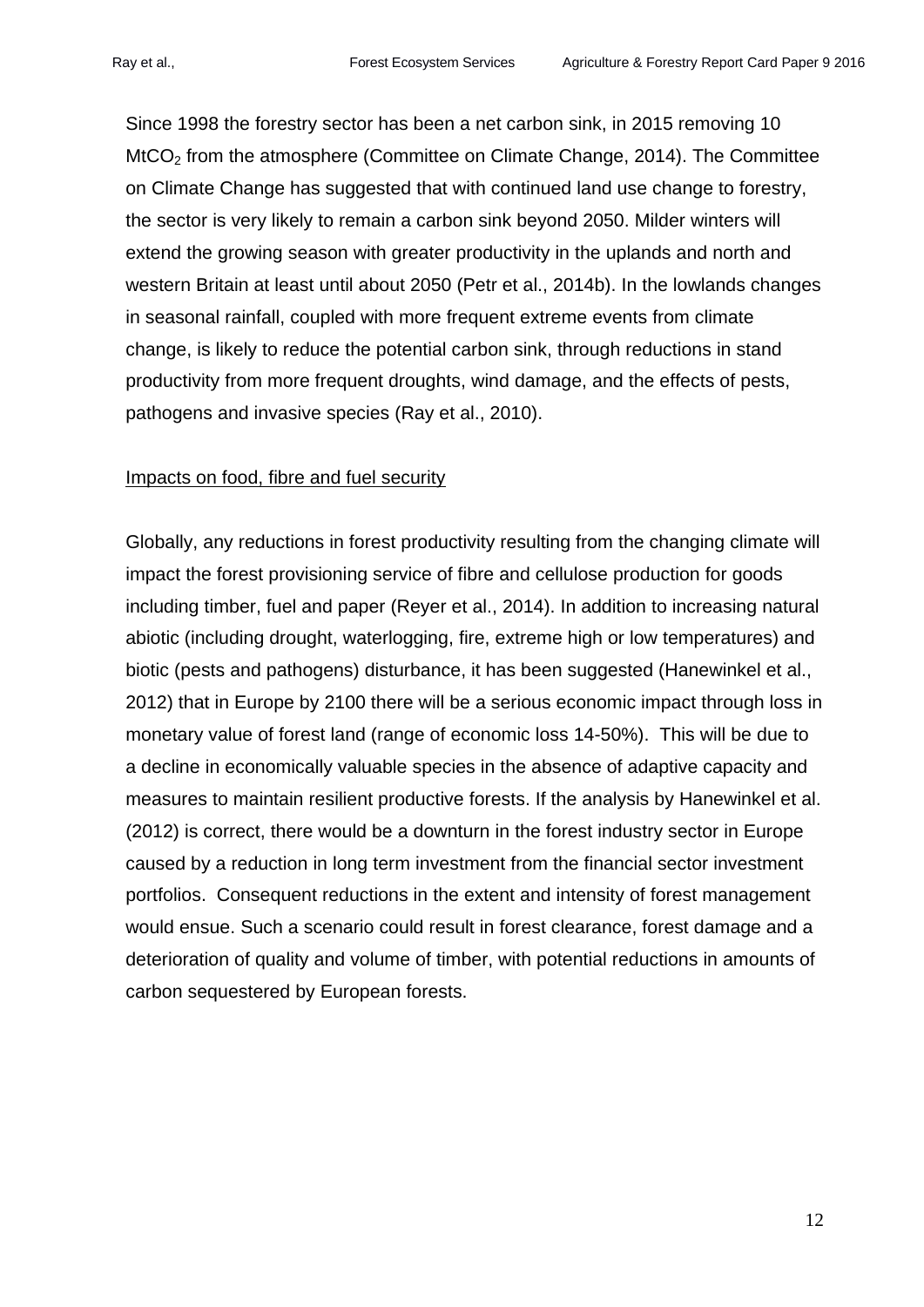In the UK, Defra responded<sup>[1](#page-12-0)</sup> to the Natural Capital Committee's third report agreeing with the need to strengthen natural capital, and aiming to provide a healthy natural economy. Recommendations included the planting of 11 million trees in England to help build resilience in natural capital to minimise the impacts of environmental change. Confor and the Woodland Trust have stated a new ambition in woodland expansion in England. They are lobbying for a 7,000 ha per year target until 2020, and 10,000 ha per year beyond for woodland expansion, using a wide range of woodland types and species.

To date, the ability of the forestry sector to adapt, and the extent to which it can do so, is uncertain. Although much research has been undertaken to encourage an increased diversity of forest species and forest management systems, there are big uncertainties (Lindner, et al., 2014), particularly associated with pests and pathogen impacts (Jactel, et al., 2012; Telford et al., 2015; Tubby and Webber, 2010). This may be unsettling for forestry investment, with a very uncertain climate future and incomplete knowledge of the impacts on productive forest stands. To date the private forestry sector in the UK has continued to rely on Sitka spruce. The species is robust on a range of challenging site types, but it is very susceptible to the effects of drought (Petr et al., 2014b). Nevertheless the industry probably consider stands may be harvested before the maximum mean annual increment on a shorter rotation, in the event of climatic or biotic impacts. The inherent risks and uncertainties of a Sitka spruce business model under climate change has been partly offset by an expanding renewable wood fuel market which has reduced the difference in value between biomass and sawlog quality timber.

# Impacts on flood risk and soil protection

-

Climate projections indicate that more frequent, and more extreme, storm events will lead to increased flooding and water quality issues. Woodland creation and management in riparian zones is now being used to slow peak flood flows with the aim of protecting downstream property and infrastructure (Nisbet et al., 2011).

<span id="page-12-0"></span> $1$  The government's response to the NCC third state of natural capital report [\(https://www.gov.uk/government/uploads/system/uploads/attachment\\_data/file/462472/ncc-natural](https://www.gov.uk/government/uploads/system/uploads/attachment_data/file/462472/ncc-natural-capital-gov-response-2015.pdf))[capital-gov-response-2015.pdf\)](https://www.gov.uk/government/uploads/system/uploads/attachment_data/file/462472/ncc-natural-capital-gov-response-2015.pdf))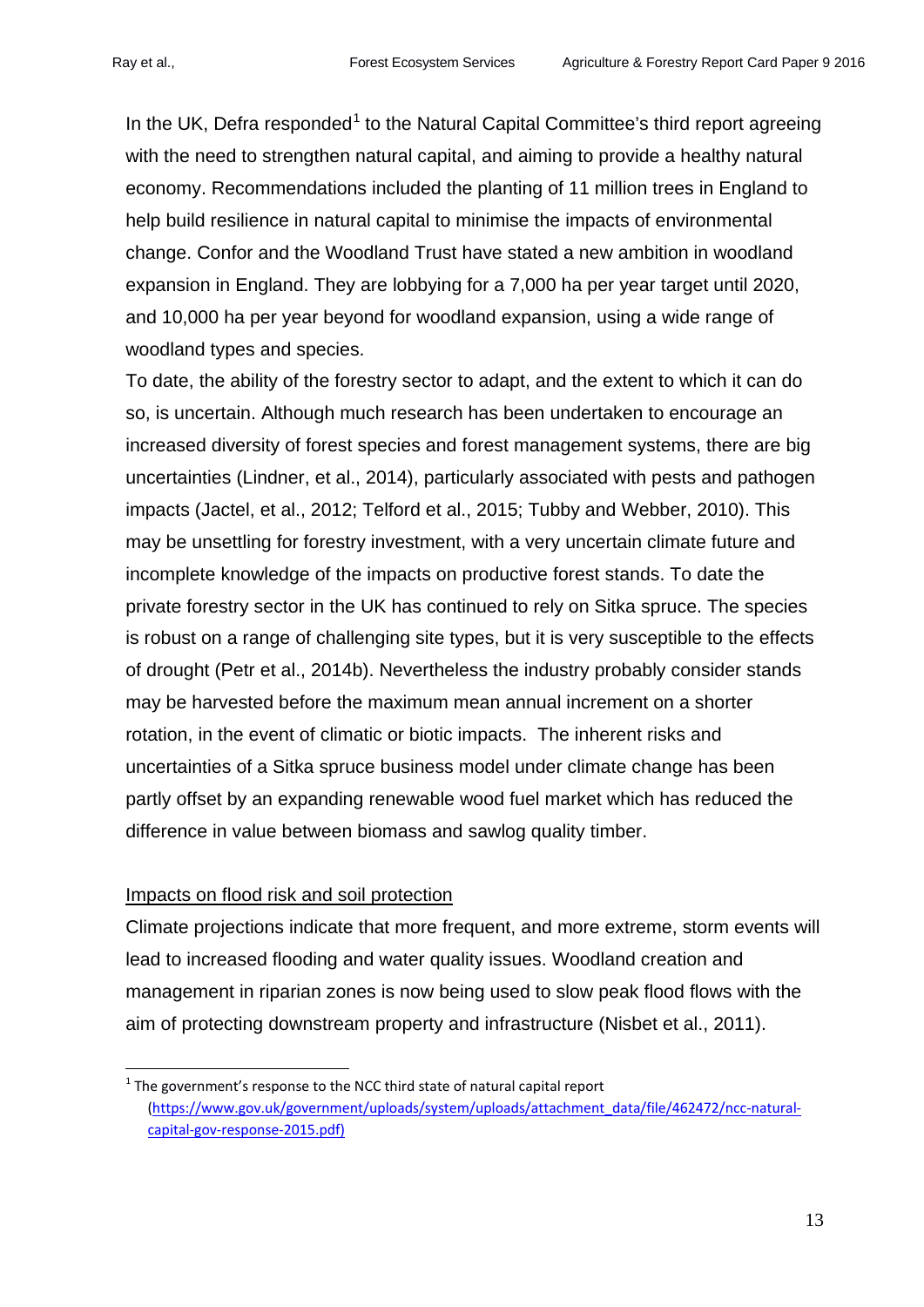Woodlands have long been associated with an ability to attenuate peak flows in streams and rivers (McCulloch and Robinson, 1993), but the evidence suggests this occurs only for smaller flood events in small catchments (Robinson et al., 2003; O'Connell et al., 2004). Nisbet and Thomas (2006) outlined three mechanisms by which trees can alleviate flooding: greater water use and interception storage, greater infiltration rates in woodland soils (compared to agriculture and urban areas), and the greater hydraulic roughness of floodplain and riparian woodland. The higher water use of conifer forests, and particularly the higher interception loss, provides some scope for flood reduction, but the effect reduces with increasing storm intensity (Nisbet et al., 2011).

It will always be necessary to mix flood protection solutions across different land use types, and mix natural defences with engineered defences. Woodlands can help mitigate small floods locally in small catchments. In the UK, woodland cover is not usually extensive enough to have a major mitigating effect on the risk of flooding in large catchments. Where the proportion of land use and land use change to woodland is higher, and where the woodland is targeted in areas to increase the hydraulic roughness of the floodplain (Thomas and Nisbet, 2006), then trees can support flood risk mitigation. Modelling studies of small rivers in Somerset and North Yorkshire (Thomas and Nisbet, 2006, Nisbet and Thomas, 2008) have shown how targeted floodplain woodland creation can reduce the peak flows of 1 in 100 year events through temporary storage of water in the woodland and by de-synchronising the peak flow contributions from adjacent tributaries.

Compared to intensive agriculture and pasture, agro-forestry systems promote improved regulation of soil water and infiltration (Pramova et al., 2012) thereby moderating some of the detrimental impacts of extreme events (Stokes and Kerr, 2009). Wood-pasture systems and well placed shelter belts in upland catchments have been shown to be highly effective in reducing overland flow, by improving soil structure and infiltration (Marshall et al., 2009) thus helping to attenuate peak flows and downstream flooding, as well as soil erosion, following intense rainfall events. Nisbet et al. (2011) reviewed modelling work that predicted a reduction in peak flows by between 13 and 48% by planting shelterbelts across the lower parts of sloping pasture (Jackson et al., 2008), figures supported by field observations.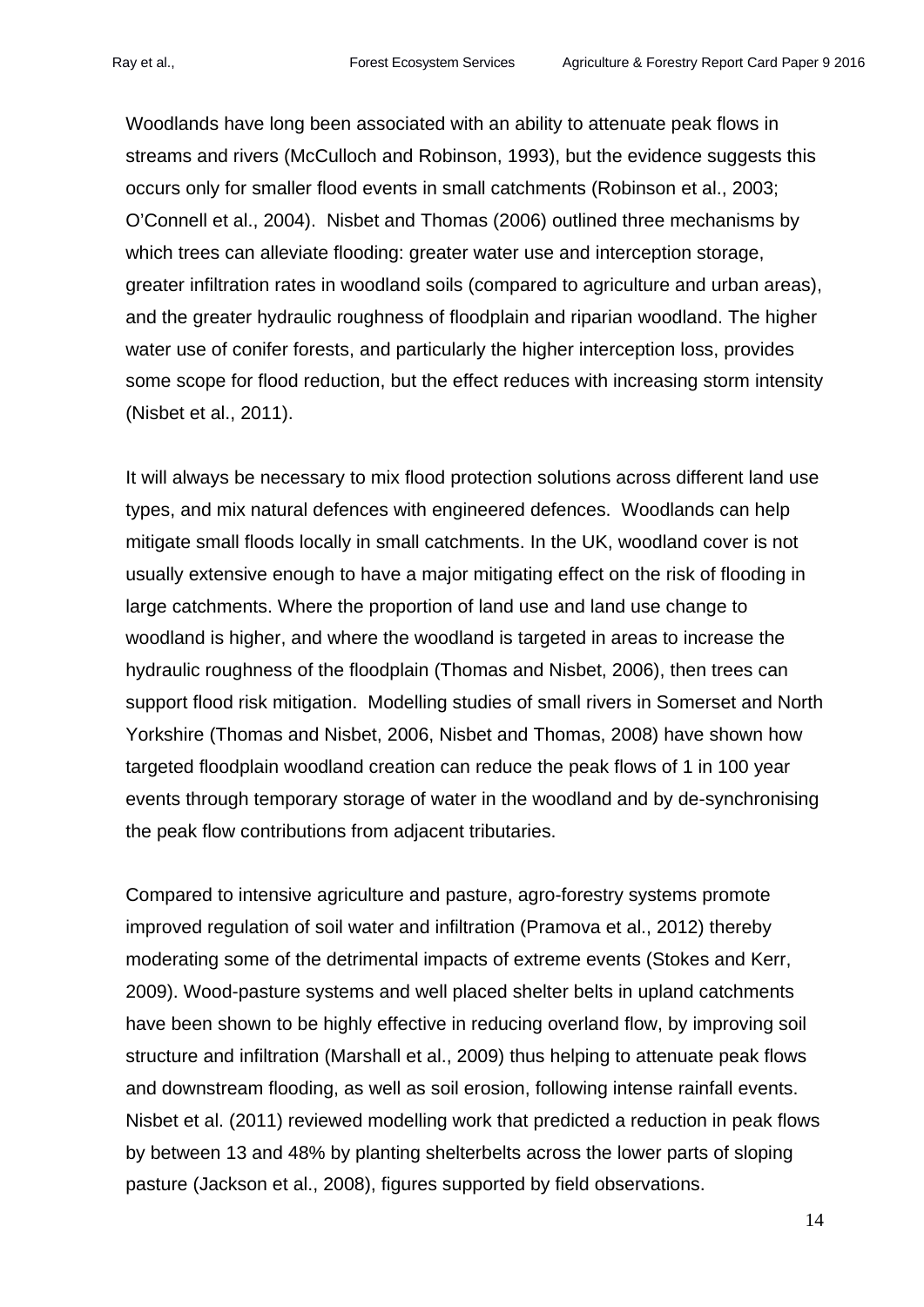# Impacts on biodiversity

Compared to many European countries Britain has a lower percentage cover of woodland (13% for GB compared to 38% for EU28; (Forestry Commission, 2015)). In addition, and partly due to the low woodland percentage, woodland habitat in Britain is highly fragmented (Watts et al., 2010) as a consequence of a long period of human activity (Bailey et al., 2002). Fragmentation and its impact on patch connectivity is a particular problem for many woodland species faced with a shift in climate space, and particularly where the landscape matrix forms barriers to connectivity. Recent work (Lawton, 2010; Humphrey et al., 2014) has provided evidence that in addition to local actions in maintaining high quality habitat, there is a need for landscape-scale action to improve connectivity through maintaining corridors for vertebrates, and ecological continuity for vascular plants and invertebrates. A combination of actions to provide 'bigger, better, more joined up' habitat (Lawton 2010) will help improve woodland biodiversity resilience in a changing future climate. However, there is inevitably a lag between today's actions and the provision of future high quality woodland habitat (50-100 years depending on woodland type). There are some management actions which could improve biodiversity in the short term, such as increasing woodland structure. Action is urgently needed to implement measures that will maintain woodland biodiversity conservation in the face of rapid climate change over the next 50 years. So it is important to prioritise adaptation action, and this has been suggested in the form of a decision framework (Oliver et al., 2012) designed to focus action to increase the adaptive capacity of species based on their current distribution and future projected climate space.

There are big uncertainties in the future magnitude of climate change, the rate of change through coming decades, and the uncertainty of arrival into the UK of invasive species, and pests and pathogens as a consequence of global trade. This uncertainty coupled with a current inertia for land use change measures which could increase the adaptive capacity and resilience of woodland habitat to drought (Choat et al., 2012), means that biodiversity impacts are very likely to be severe and regionally patchy. Evidence is provided by examples of regional vegetation die-off of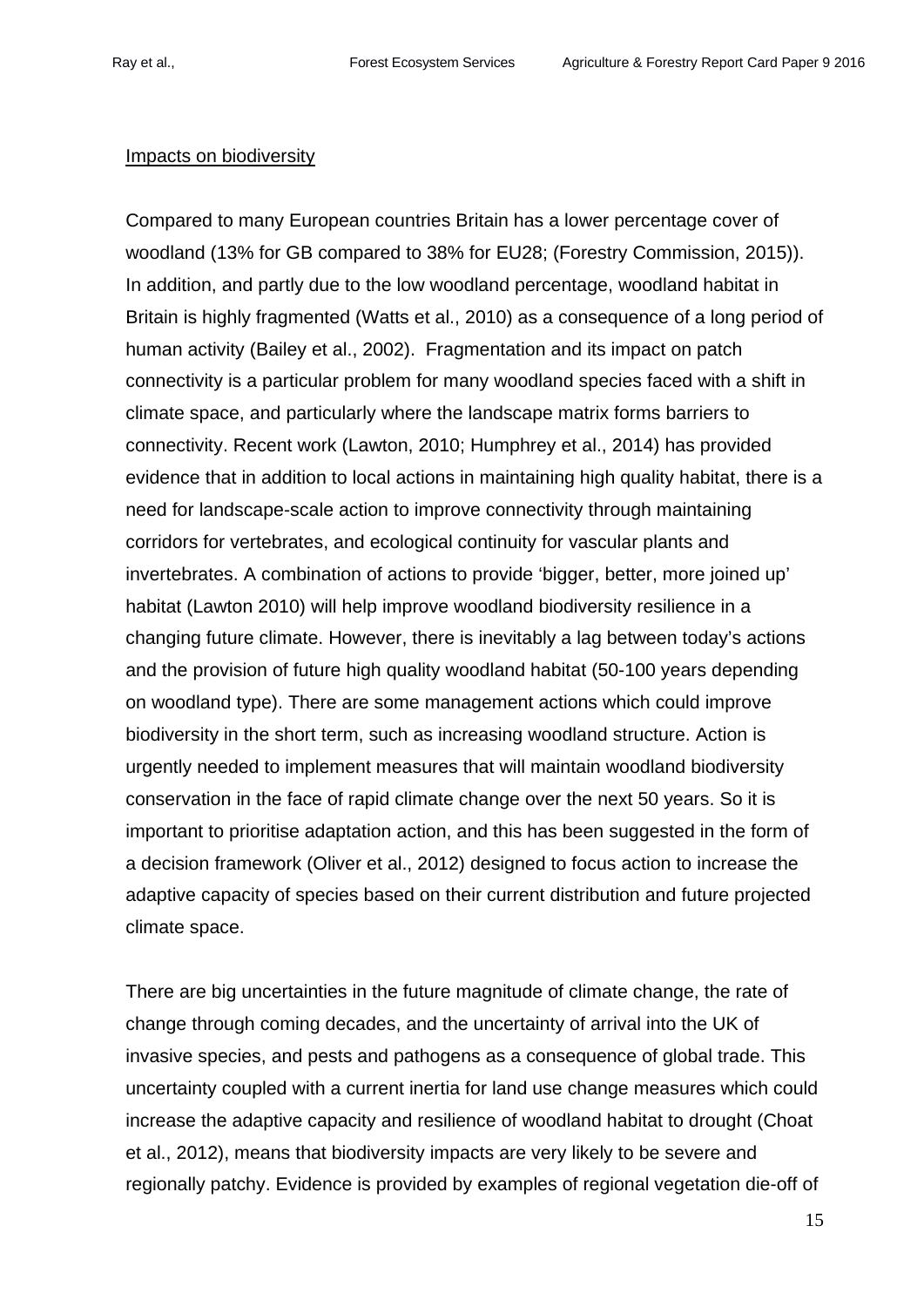Pinyon pine-juniper woodland in the south-west USA (Breshears et al., 2011), and reductions in primary productivity in the 2003 European heat wave (Ciais et al., 2005) which show how climatic threshold tipping-points can change woodland and forest biodiversity. In both these examples, direct abiotic drought and high temperature damage or stress to trees led to biotic damage which in turn caused losses to woodland biodiversity and to a range of other ecosystem goods and services (less carbon sequestration, loss of fuel, increased soil erosion, less microclimate regulation, reduced recreation quality).

Ancient native and semi-natural woodlands are often unmanaged, and have little opportunity to regenerate other than by filling gaps left by fallen trees. It has been argued (Cavers and Cottrell, 2015) that management should be implemented to harness evolutionary processes by allowing woodlands to respond to abiotic threats through natural selection. This might be too slow to keep pace with the projected rate of climate change. Even so an increase in the number and frequency of interventions (such as thinning or small patch felling) in ancient semi-natural woodlands would introduce greater vigour and dynamism into these important woodland ecosystems and encourage natural regeneration of component tree species.

Amongst others, Sparks and Gill (2002) showed how climate change has had an effect on the timing of seasonal events such as the first leafing of important tree species including oak, sycamore, and hornbeam. Earlier flushing in the spring predisposes some plants to a greater risk of frost damage (assuming the risk of late frosts does not change with the mean temperature). Mild winters and increased spring seasonal temperatures also advances the arrival time of many migratory species, for example butterflies such as the orange tip, ringlet and brimstone, and birds such as chiffchaff and blackcap, as well as the breeding time of resident birds, e.g. chaffinch. There is evidence that other taxa respond to climate change, e.g. the timing of amphibian breeding (such as the common frog) is related to temperature. Climate change is expected to result in increased populations and geographic ranges of species of deer and squirrels, because of warmer winter temperatures and an assumed reduction in the frequency of cold winters. This will have an impact on the shrub and field layer, and tree regeneration capacity of woodlands and forests.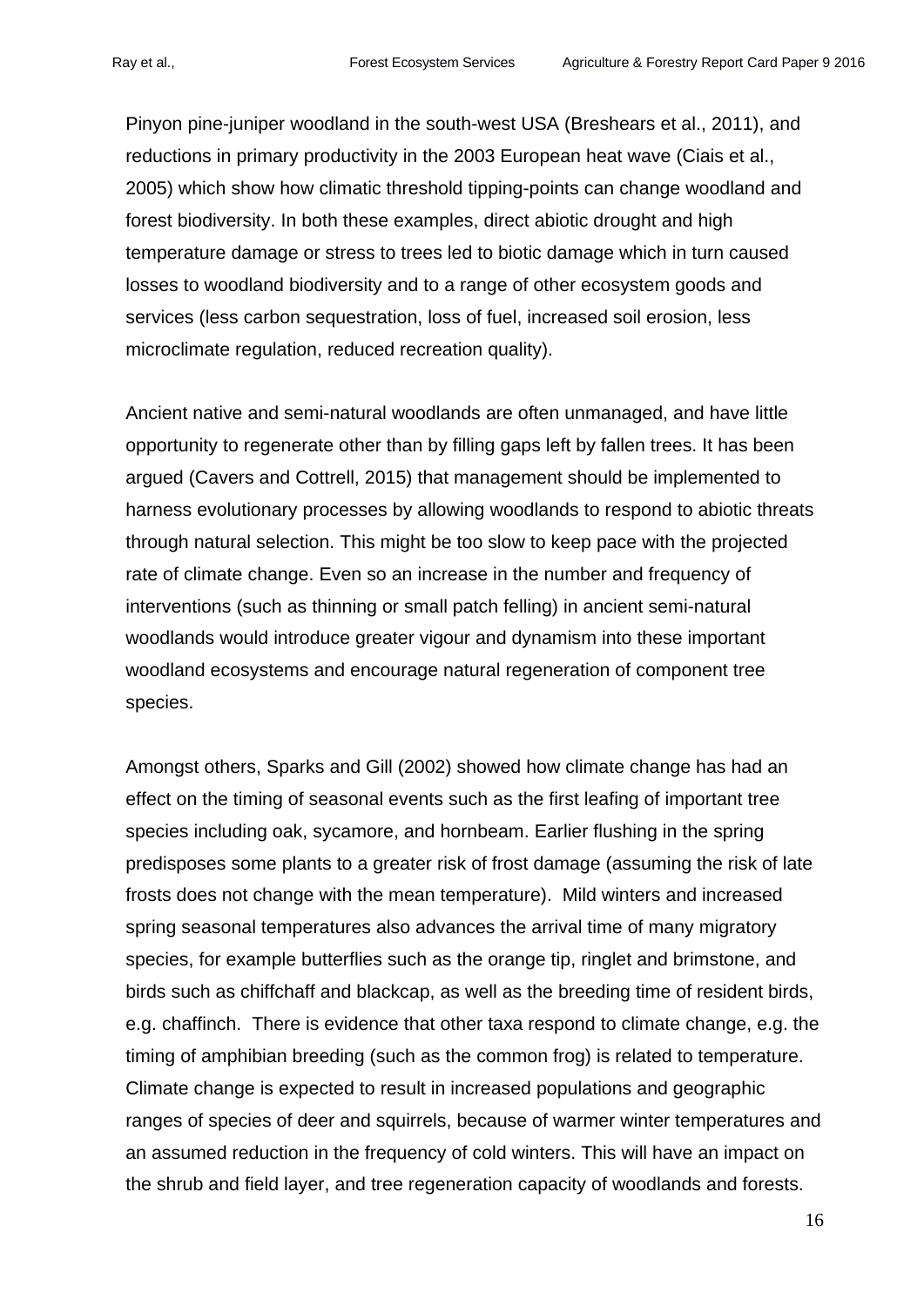These examples highlight the need to embrace multi-disciplinary ecosystem management and be aware of tipping-points. This has been recognised (Mace et al., 2012) as a means to manage habitats in a way which supports biodiversity, increases ecosystem service resilience, and lessens the impacts of climate change. The examples illustrate the likely effects of climate change operating over regional scales; in particular how the increased frequency of extreme weather may affect areas of Britain, with potentially severe impacts likely beyond 2050, causing woodland ecosystem disturbance and loss of biodiversity and goods and services.

#### Impacts on recreation, aesthetic value and human health

Forestry Statistics provide estimates of visits to UK forests and woodlands in 2013- 2014 as: 417 million in England; 90 million in Scotland; 68 million in Wales; 0.4 million to Northern Ireland Forest Service woodlands (Forestry Commission, 2015). These numbers have risen steadily over the last 20 years from 303 million visits in 1994 to approximately 575 million visits in 2013/14. The popularity of forest visits has been encouraged by the Forestry Commission and Natural Resources Wales, through increased infrastructure, e.g. camping, cycling, mountain biking, Go-Ape, bird watching (e.g. ospreys), picnic areas, car parking etc. While climate change is perhaps not a recognised direct reason for increased numbers of visits, a number of warmer and drier summers in recent years are likely to have contributed to people choosing to visit forests. Forests are thus considered as an important resource for increasing visitor numbers in a warmer climate (Snowdon, 2009).

Although it is a subjective and personal choice, the visual aesthetics of woods and forests in the landscape do appear to stimulate human enjoyment of the countryside. People enjoy big trees and some species diversity, with open spaces to allow views of the landscape (Edwards et al., 2012). Single-aged stands of monoculture spruce forest are not so well received as mixed woodlands managed using low impact silvicultural management systems. Climate change adaptation should encourage planting a greater range of species, including mixed species stands. Woodland expansion grant aid is likely to encourage such changes. In Scotland, the ambitious Climate Change (Scotland) Act 2009 has stimulated a Land Use Strategy (2016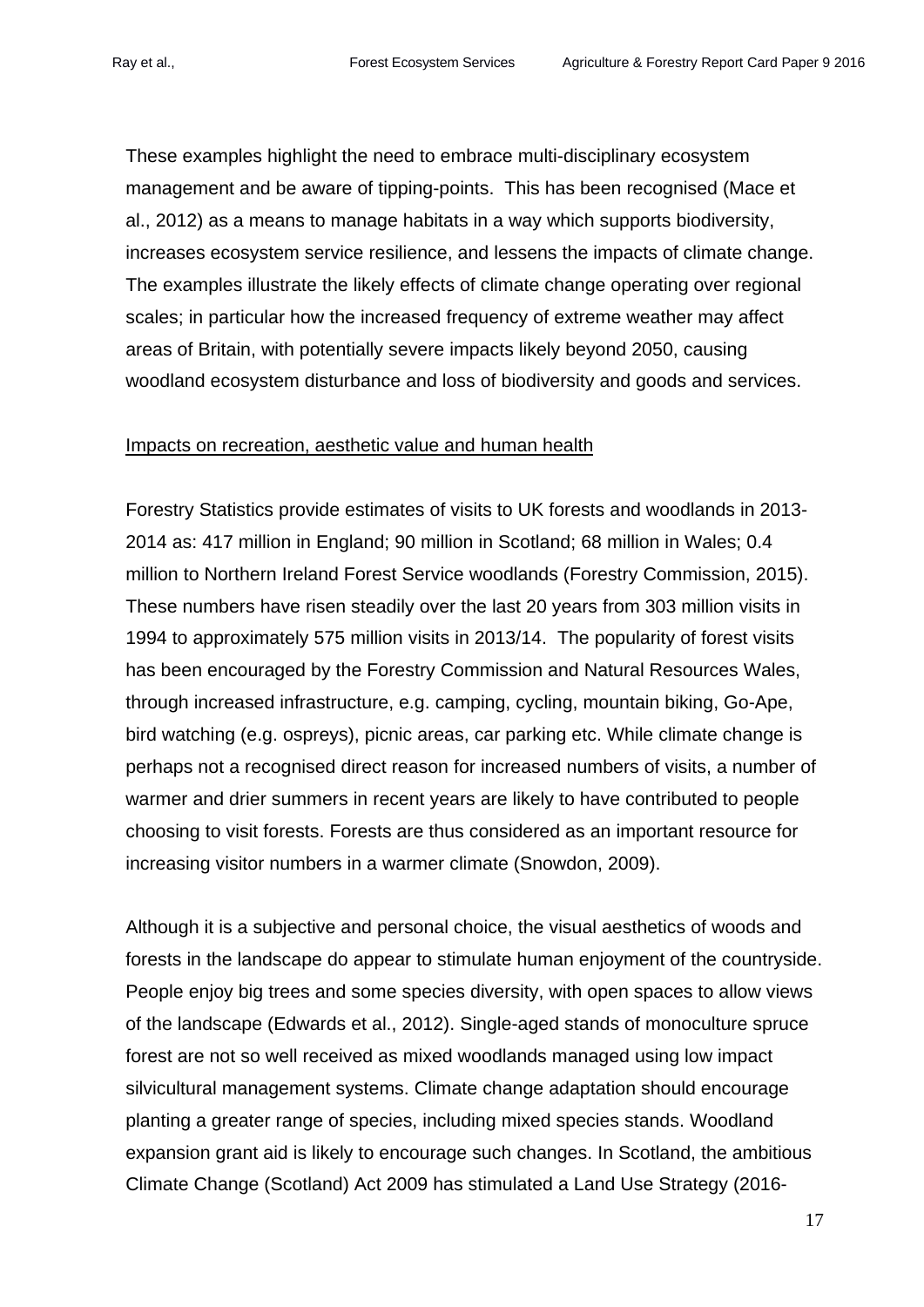2012) which, amongst other changes, will encourage a 'community led' woodland expansion in Scotland. Therefore, it is very likely that climate change, or the projections of future climate change will alter the appearance of Scotland's landscapes through woodland expansion shaped by the aspirations of local communities.

Climate change is very likely to have severe consequences on human health. For example, the European heat wave of 2003 produced very high maximum temperatures, 20-30% higher than the seasonal average. The all time maximum temperature recorded in England was exceeded on 10<sup>th</sup> August with 38.5<sup>0</sup>C, and the maximum for Scotland (32.9 $^{\circ}$ C) was recorded the day before. The 2003 heat wave caused an estimated [2](#page-17-0),000 casualties in the UK, and over 35,000 across Europe<sup>2</sup>. Extreme heat waves have been predicted to become more common under projected future climates.

Urban heat islands form in towns and cities, in which temperatures are elevated by several degrees above rural areas (Doick et al., 2014) as a result of the reduction in latent heat transfer from urban engineered surfaces compared to vegetated surfaces. There is substantial evidence to show the heat reduction benefit which urban greenspace, and urban trees and woodland parks in particular, provides (Doick et al. , 2014; Gill et al. 2007; Handley and Gill, 2009; Klemm et al., 2015). Increasing urban woodland and green space is considered to be a very effective adaptation strategy for climate change, and will provide an important regulating service in urban areas (Lindley et al., 2006).

Given this evidence, it is imperative for city planners to introduce and maintain urban green infrastructure which is resilient to climate change. It is likely therefore that green space will be maintained and improved in cities under climate change. The health and relaxation benefits, and the benefits of reduced temperatures are extremely valuable to society, and will become more and more critical in cities.

<span id="page-17-0"></span><sup>2</sup> Encyclopaedia Brittanica - http://www.britannica.com/event/European-heat-wave-of-2003 -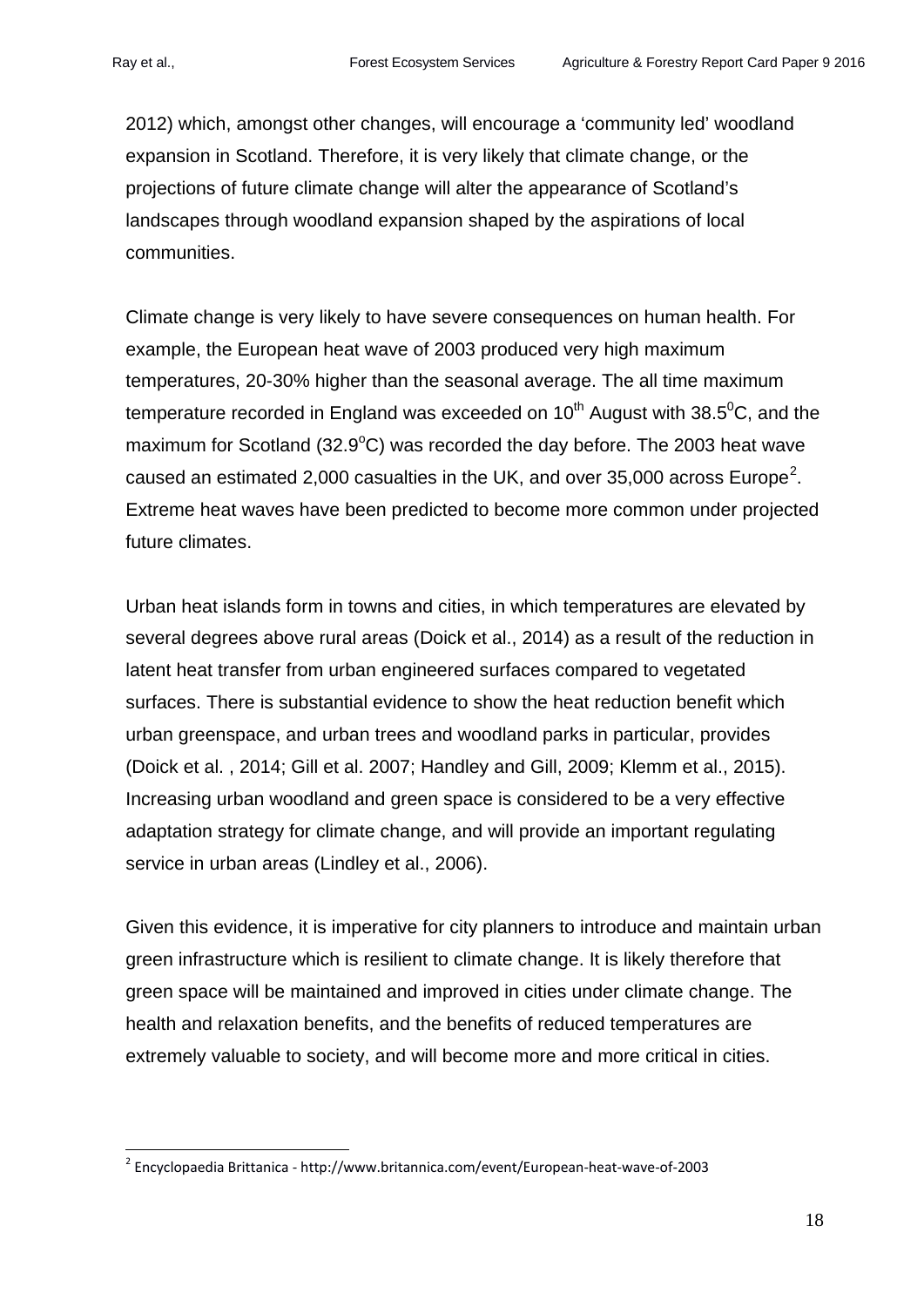Forests and woodland, including urban woodlands and green space, also provide health benefits including reduced stress levels (Park et al., 2011; Ward Thompson et al., 2012). Research has demonstrated the synergy between the psychological benefits of physical activity and the restorative effects of the natural environment compared to physical activity elsewhere (Mitchell, 2012). As well as benefits to mental health from mental relaxation and exercise in forests (Lee et al., 2011) and green space (Barton and Pretty, 2010), there is also recent evidence of a human health benefit from the exposure to weak concentrations of volatile organic chemicals and other compounds released by trees that stimulate the body and its immune system (Moore, 2015). However, for these benefits to be resilient to climate impacts such as extreme weather, (e.g. drought coupled with higher temperatures), the environmental limits to key plant physiological process such as photosynthesis, xylem cavitation (Choat et al., 2012), and water use efficiency need to be specifically assessed for selected species of tree. Species which exhibit greater plasticity and genetic diversity to drought should be favoured, particularly in urban woodland, and as street trees in cities.

#### Impacts on economics, profitability and employment

Forests and woodlands make a contribution to the UK economy, estimated at 2.5% in 2005 through direct and indirect operations (£26 billion gross value added) according to the State of the UK's Forests, Woods and Trees report (Atkinson and Townsend, 2011). The numbers employed in primary forestry operations and processing has remained fairly steady from 2009 to 2013 at approximately 26,000 (Forestry Commission, 2015).

It is very likely that climate change will affect the wood processing industry, since one of the main climate adaptations is to plant and grow tree species better suited to the changing site conditions, which in turn may require the industry to invest in new machinery in the medium to longer term (40-100 years). In addition, from 2030 to 2050 a dip in the production forecast on the Public Forest Estate (PFE) in England and National Forest Estate (NFE) in Scotland will occur, followed by successive peaks and dips towards the end of the century. This is a feature of the current age class distribution of the PFE/NFE, and may cause problems in meeting agreed targets to maintain the UK forestry sector processing industry. Changing species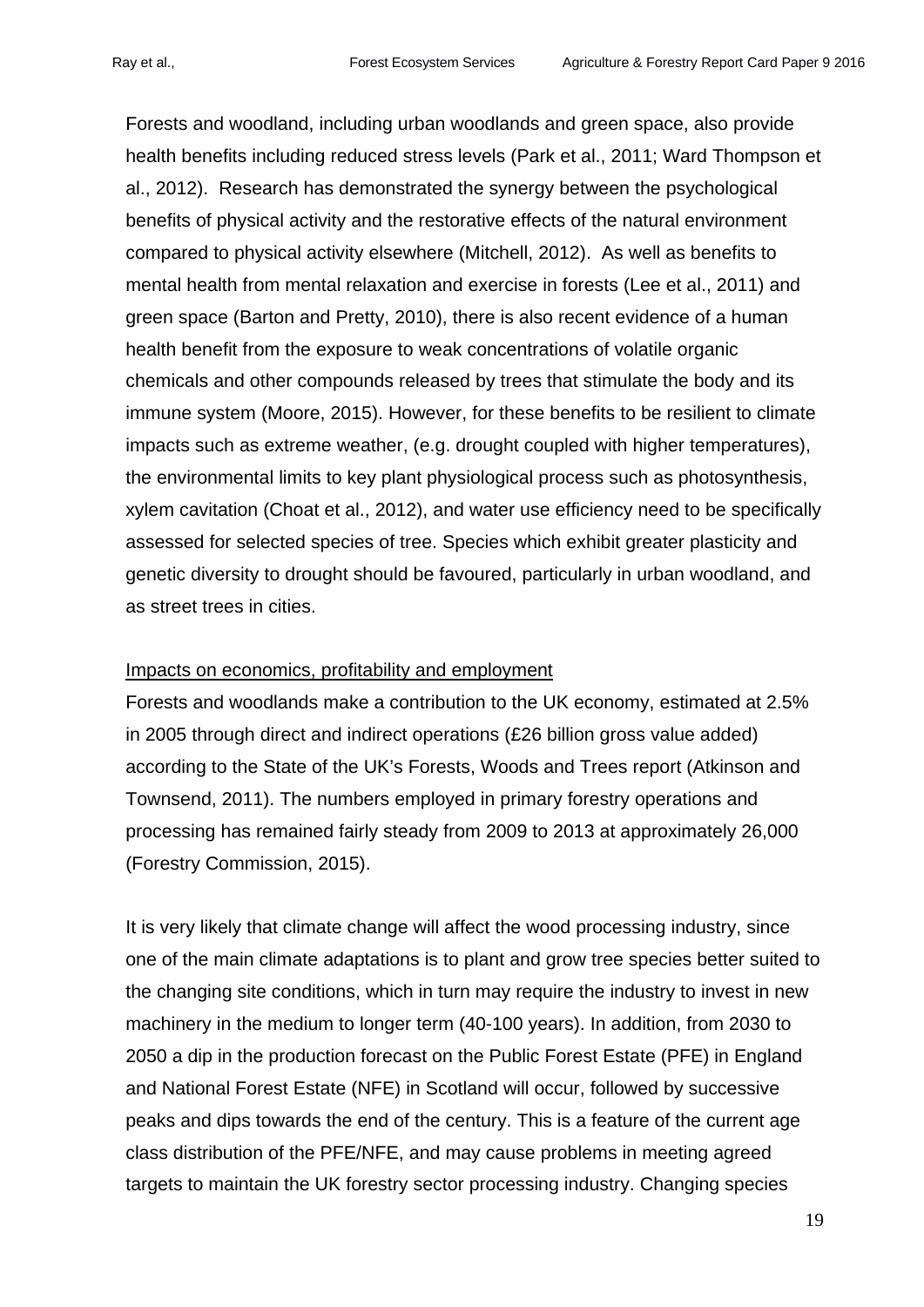from Sitka spruce to a mix of conifers should make the industry more resilient, particularly with regard to the possibility of spruce pests and pathogens. Such a change, over the course of the coming century, will tend to reduce production slightly, as other conifers tend not to be as productive as Sitka spruce. Although Sitka spruce will be much less productive in areas experiencing a warmer and drier summer climate, in the west of the UK (and particularly west Scotland) it, and a mix of other conifers, may continue to be productive, depending on site type.

Scottish Government's aspiration of at least 25% forest cover by mid-century, driven by the need to sequester more carbon and meet Climate Change (Scotland) 2009 targets will help to maintain the UK wood processing industry. Such an expansion in forests is likely to safeguard the wood processing industry in Scotland. However, in England and Wales, climate projections suggest more warm and dry summers and mild and wet winters. This is likely to cause more extreme seasonal changes in site conditions, leading to climatic and drought stress followed by increased winter waterlogging. More extreme seasonal fluctuations in site conditions will predispose many species to biotic impacts such as *Phytophthera* spp*.*, species decline, root disease, and beetle attack, and it is likely more pests and pathogens will enter the UK from global trade and take advantage of abiotically stressed woodland stands.

#### **4. Discussion**

#### Supply, demand and synergy

The supply of ecosystem services may be considered at a range of spatial and temporal scales. Forest planning and management decisions which are implemented today, at the local or regional level, will have some immediate benefits and also some benefits that may not be realised for decades, but will eventually contribute regionally, nationally and internationally, as well as locally.

For example, providing access to woodlands for recreation provides immediate health benefits to local people, while the carbon sequestered in the same trees benefits society at large and contributes to national and international targets over longer timescales to mitigate the emissions of greenhouse gases from the burning of fossil fuels. There is a temporal dimension to the supply and consumption of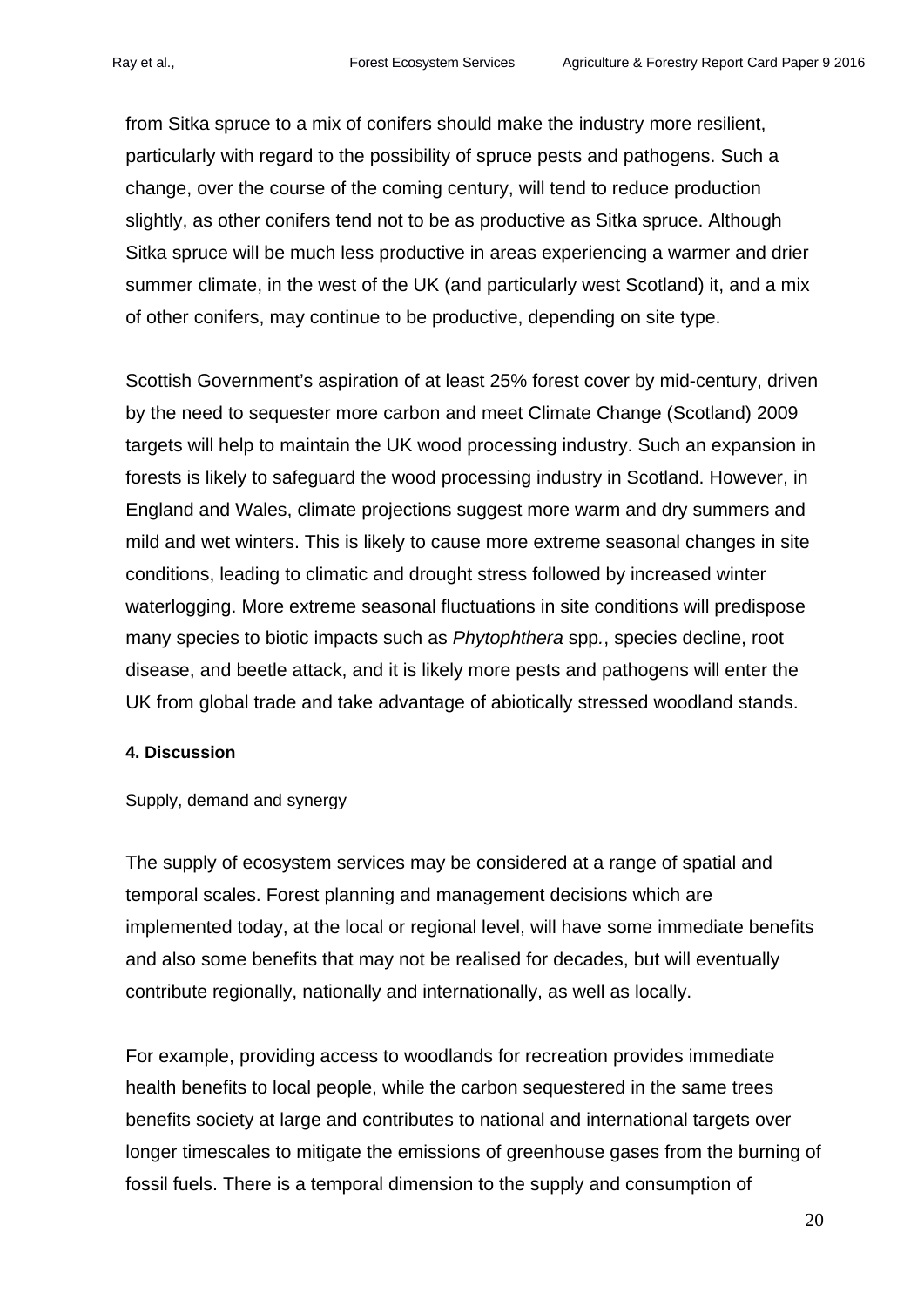ecosystem services with a lag in the receipt of benefits; for example, the slow accumulation of peat or soil formation processes will only truly benefit future generations. The human demand for ecosystem services also varies spatially and temporally, and over time there has been a considerable shift in the services which society has demanded (Sing et al., 2015).

Demand for ecosystem services from woodlands and forests is very likely to increase (Atkinson & Townsend, 2011) with competing pressures for land use, and partly driven by the uncertainties and pressures of climate change. Quine et al. (2011) predict an increase in the proportion of gross annual increment harvested, particularly for broadleaved woodlands, following a rise in the use of commercial and domestic wood-fuel in response to increasing gas and electricity prices. Each of the countries of the UK has expressed a commitment to woodland expansion, which is based on a need to sequester carbon, maintain wood production, improve woodland biodiversity, improve opportunities for for woodland recreation, improve water storage and reduce flood risk, and to reduce water pollution on agricultural land. Woodland expansion is a key policy objective in Scotland to help meet Climate Change (Scotland) Act 2009 sequestration targets to reduce Scotland's greenhouse gas emissions by 42% by 2020 and by 80% by 2050. In England, woodland expansion targets are more modest, aiming to reach 12% woodland cover by 2060, while in Wales the Welsh Government has committed to increasing the woodland cover from 14% in 2016 to 20% by 2030, and the Northern Ireland Forestry Strategy aims to double the area of woodland from the current 8% to 16% by 2060.

The ability of trees, woodlands and forests to provide ecosystem services is dependent on both the type of management and the location of wooded patches in the landscape, since different forest management systems and woodland types lead to differing outcomes (Ray et al., 2015, Sing et al., 2015). For example, the climate change mitigation benefits resulting from carbon sequestered in the trees and soil is dependent on silvicultural operations such as site preparation, species choice and harvesting methods (Morison et al., 2012). Ecosystem service bundles are described in the research literature (Raudsepp-Hearne et al., 2010) as a collection of services that are regularly provided together through the interaction of a forest management system on a forest type. For example, irregular patch-size stands of short rotation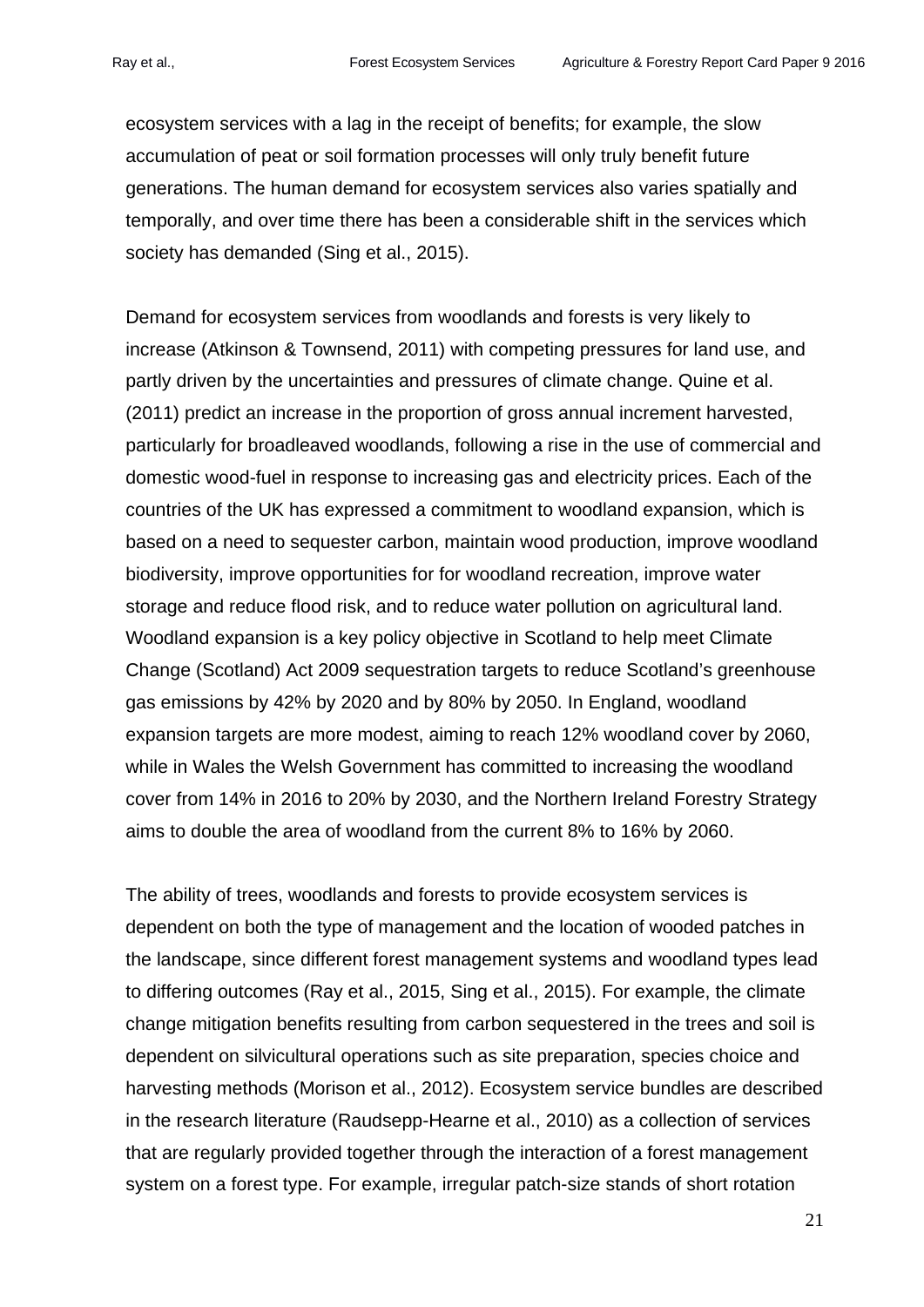silviculture in conifer forests leads to regular biomass harvests and an emphasis on the form of biodiversity associated with the stand initiation phase of the forest growth cycle. In this case there is a trade-off with reduced recreational value of the stands and a lack of later successional stage biodiversity, due to the absence of older trees and low species and structural diversity. Compare this to stands of mixed broadleaved trees managed using a shelterwood system where the tree species and structural diversity is greater, leading to a greater range of biodiversity and recreational values. Water demands by these forests vary seasonally but will be more stable through time compared to clearfell–restock rotation systems. Water quality is also likely to be more stable through time compared to the regular disturbance of clear fell systems. The smaller scale but more frequent disturbance from regularly thinned woodlands will create more worksites in the forest, and this perhaps conflicts with recreation, biodiversity and sometimes water quality. However, again there is a trade-off with lower biomass production (and carbon sequestration), and the operational costs of harvesting, when compared to evenaged conifer plantations (Morison et al., 2012).

In the UK management of each of the devolved public forest estates is starting to respond to the threat of climate change by diversifying stands when the opportunity occurs, to reduce the risk of widespread biotic damage from pests and pathogens, and abiotic damage from extreme weather (Ray et al., 2010), including forest fire (Forestry Commission, 2014). Measures have also been developed to help practitioners in the private sector through knowledge exchange awareness raising events. Use of on-line research tools are encouraged to better match species and forest management systems to current and projected future conditions , e.g. SRDP Forestry Grant Scheme<sup>[1](#page-21-0)</sup> and Ecological Site Classification<sup>[2](#page-21-1)</sup>.

# Landscape scale issues

<u>.</u>

At the landscape scale, the broad habitat land cover of conifer, broadleaved and mixed woodlands are located alongside freshwater, cropland (arable and pasture),

<span id="page-21-0"></span><sup>1</sup> https://www.ruralpayments.org/publicsite/futures/topics/all-schemes/forestry-grant-scheme/woodlandcreation/

<span id="page-21-1"></span><sup>2</sup> https://www.eforestry.gov.uk/forestdss/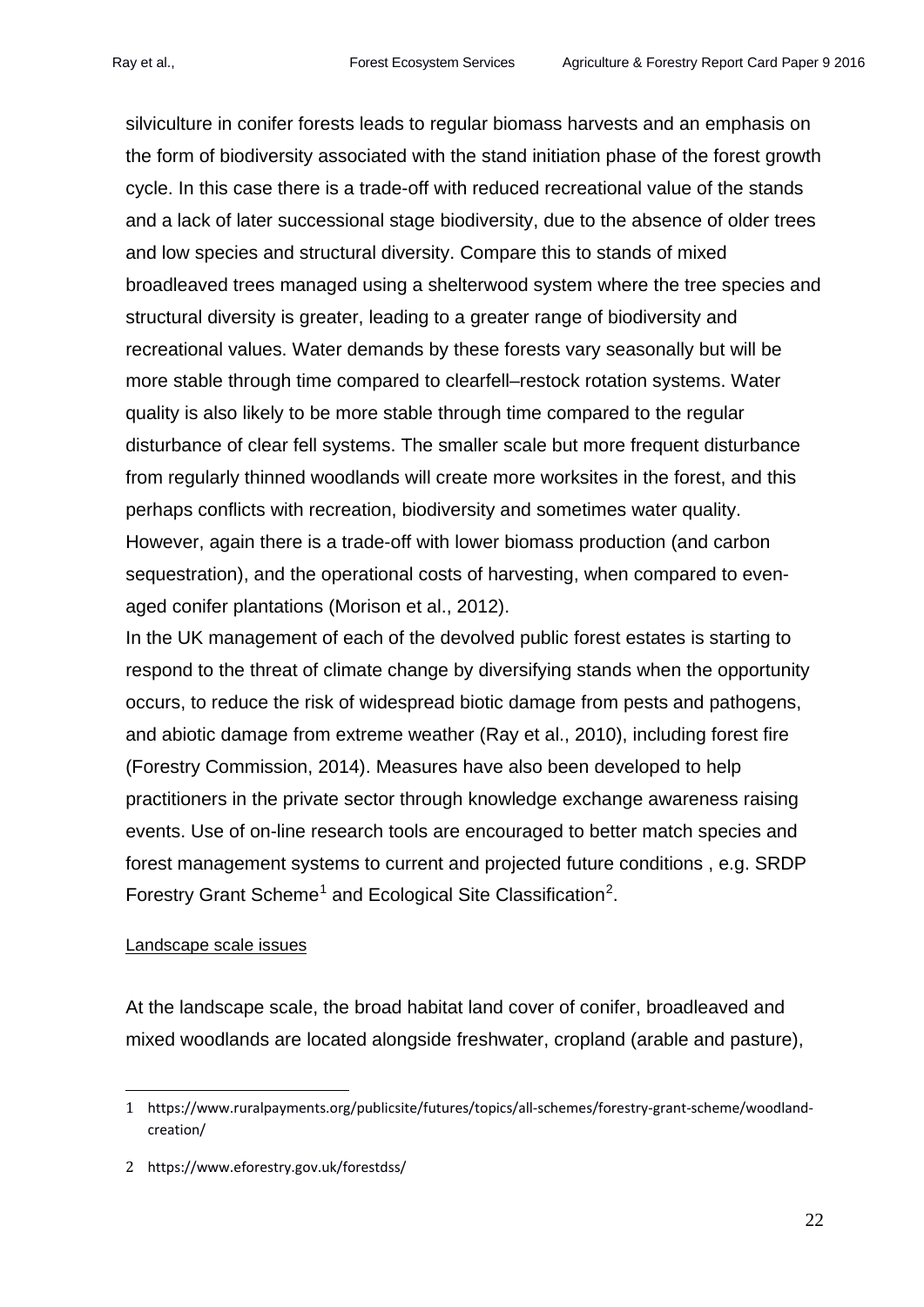green space, grassland, moorland and other habitats. When making decisions at the landscape scale, changes in land use and forest management to adapt to projected future climates will have some level of impact on ecosystem services provision. These impacts can be quantified by comparing the value or the amount of goods and services. Climate change will cause a variable effect across landscape components since, for example, woodlands have a much longer rotation length than agricultural crops. The integrated assessment of climate impacts at the landscape scale is thus an important investigation which must be undertaken to fully understand ecosystem service provision, including: food production, water storage, carbon sequestration, and biodiversity of the wider landscape.

#### **Future challenges**

The UK NEA (UK NEA, 2011) found that the management of ecosystem services will in future need to be resilient and adaptive to climate futures, societal demands, environmental issues and land use changes. This is quite challenging due to the inherent uncertainty of climate and socio-economic futures. Forest management can be supported to achieve this aim (Quine et al., 2011) through an improved understanding of the drivers and pressures of change, their impacts on ecosystem supply and demand, and the response options that are available to managers and decision makers (Bouriaud et al., 2015). The possible impacts of these drivers, and pressures for change, can be tested with scenario analysis of the potential impact of alternative management approaches on ecosystem services (Ray et al., 2015), using a range of climate change projections and socio-economic futures. It seems likely that the valuation of services will become more prominent and may underpin new funding streams which pay for trees, woodlands and forests in the right place to contribute to required ecosystem services (Quine et al., 2013). This raises a further challenge in planning ecosystem service provision under climate and socioeconomic change, namely decision makers must ensure easily valued goods and services from forests (such as timber and carbon) do not overly influence management system priorities at the expense of delivery of other ecosystem services (particularly those without markets). In adapting forests to climate change we must consider a longer-term sustainable view rather than just short-term adaptive management approaches for quick wins (Sing et al., 2015).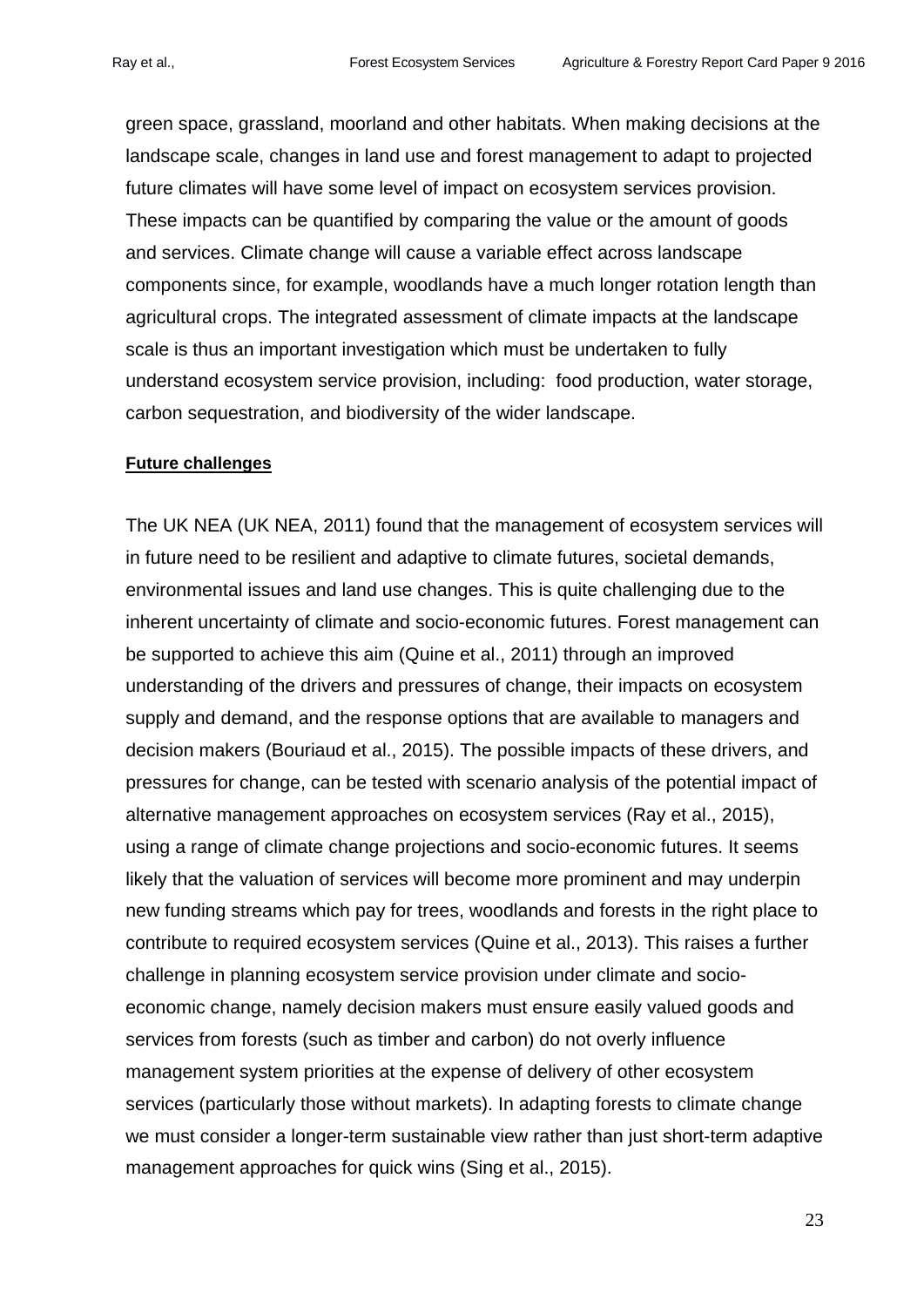Payments for ecosystem services have been widely discussed as a means of enhancing management practices and encouraging land use with multiple benefits. In the UK forestry sector, there are very few examples other than through the country woodland grant schemes (where premiums have targeted particular types or location of woodlands to benefit services such as biodiversity (Quine and Watts, 2009), recreation, and public access), and the early development of a voluntary carbon market (underpinned by the 'Woodland Carbon Code' <sup>[3](#page-23-0)</sup>). However, new mechanisms are being considered and developed (e.g. Brown et al., 2015) ; for example, multiple funding sources have supported schemes such as 'Slowing the Flow at Pickering' (Nisbet et al., 2015), where encouragement of woodland planting reduces the need for costly conventional flood defences. . The new COST Action (CA15206) Payments for Ecosystem Services – Forests for Water will research incentive mechanisms across Europe that could standardize approaches to promote land use change to deliver water quality targets, perhaps as additional benefits that add value to carbon policy schemes.

Tree health is currently a major topic of concern, partly related to climate change, and partly a result of global trade providing the pathways for pests and pathogens to move globally. Visitors to UK forests need to be vigilant: practising biosecurity measures, and alerting forest managers to unusual symptoms of pests and pathogens, and this area of work has improved with the availability of online monitoring (e.g. Observatree[4](#page-23-1)). Suppliers and purchasers of plants (whether business or private individuals) need to be similarly vigilant over biosecurity and nonrisky choices of sources of supply. The Tree Health and Biosecurity Initiative[5](#page-23-2) is investigating a range of new tree pests and pathogens that may affect ecosystem function, biodiversity and ecosystem services provision.

# **5. Conclusions**

-

<span id="page-23-0"></span><sup>3</sup> Woodland Carbon Code<http://www.forestry.gov.uk/forestry/infd-863ff>

<span id="page-23-1"></span><sup>4</sup> Observatree<http://www.observatree.org.uk/tree-health/reporting/>

<span id="page-23-2"></span><sup>&</sup>lt;sup>5</sup> THAPBI [https://www.gov.uk/government/uploads/system/uploads/attachment\\_data/file/206957/pb13921](https://www.gov.uk/government/uploads/system/uploads/attachment_data/file/206957/pb13921-thpb-progress-report.pdf) [thpb-progress-report.pdf](https://www.gov.uk/government/uploads/system/uploads/attachment_data/file/206957/pb13921-thpb-progress-report.pdf)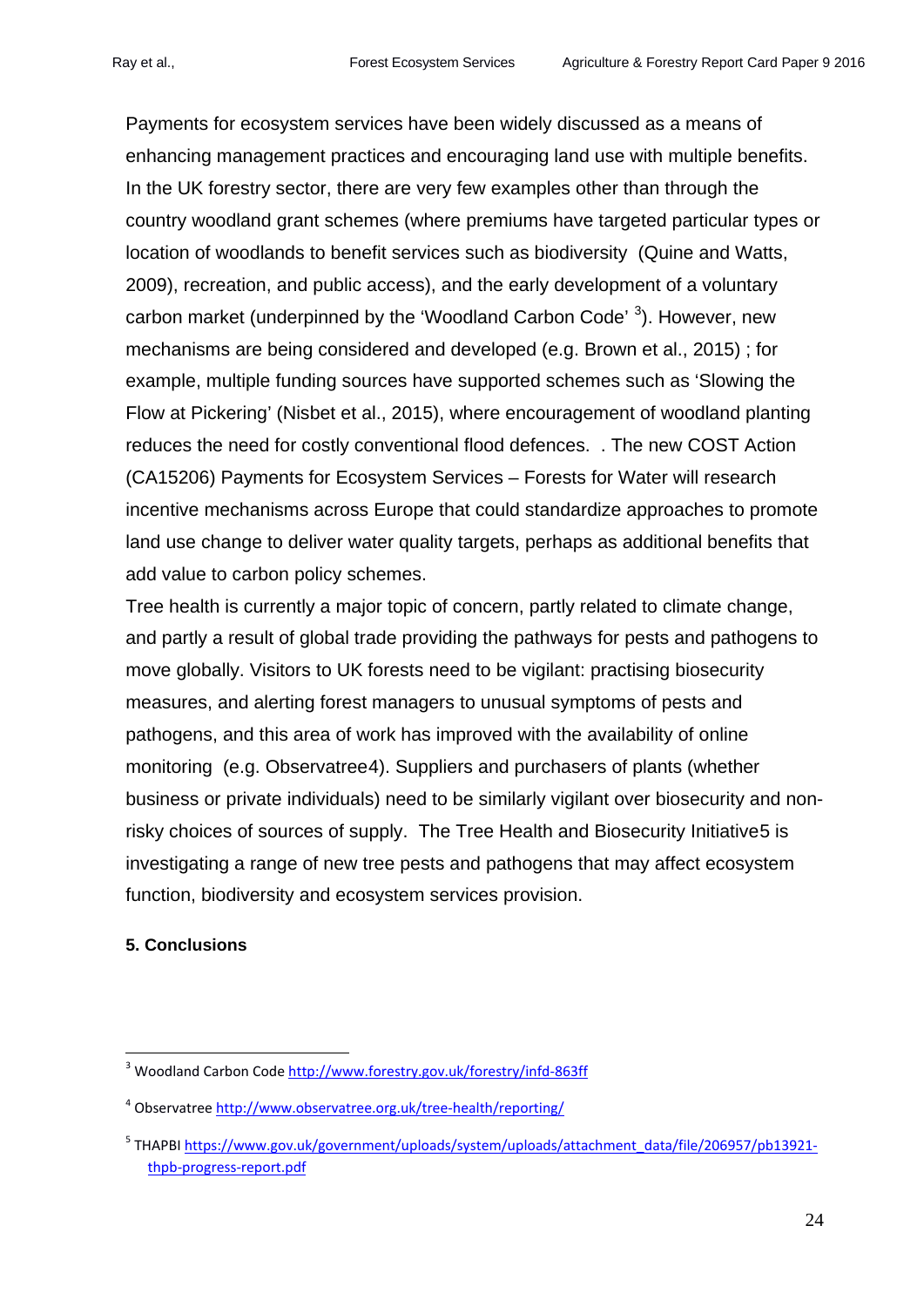The adoption of the ecosystem services approach in forestry can provide consistent assessment and valuation of the human benefits of trees, woodlands and forests through a period of rapid climate change. This is important for several reasons:

- 1. Forestry has long been undervalued, the industry has been expected to produce good quality home grown timber on some of the poorest site types in the UK. A proportion will become unsuitable for growing Sitka spruce and other species productively as the climate changes. Sitka spruce is a robust high yielding species, tolerant of poor and wet sites, but intolerant of drought: a serious risk from climate change. The inherent risks and uncertainties of a Sitka spruce business model under climate change has been partly offset by an expanding renewable wood fuel market that has reduced the difference in value between biomass and sawlog quality timber.
- 2. Forest and woodland expansion is a country policy objective in England, Scotland and Wales to mitigate greenhouse gas emissions. Modelled ecosystem service assessments from woodlands and forests under climate change can help target where and when to make land use changes based on the relative benefits provided.
- 3. There can be considerable conflict in changing land use, with farmers opposed to woodland expansion on better quality farmland, and some sporting estates and non-government organisations opposed to woodland expansion on moorland and heathland. Such tensions must be carefully evaluated under climate change, and the ecosystem services framework is able to provide the consistent mechanism to assess the relative human benefits of woodland, pasture, arable land, moorland, wetland, freshwater and urban development in relation to climate projections.
- 4. In using the ecosystem services framework, a more quantitative approach to land use issues in a changing climate is expected to emerge, along with a more transparent rationale for stakeholder involvement in planning decisions at local, regional and national levels.
- 5. Woodland expansion in the past century helped establish the UK wood processing sector, and changing forest policy in response to multiple pressures has helped form the current area of multipurpose forests and woodlands which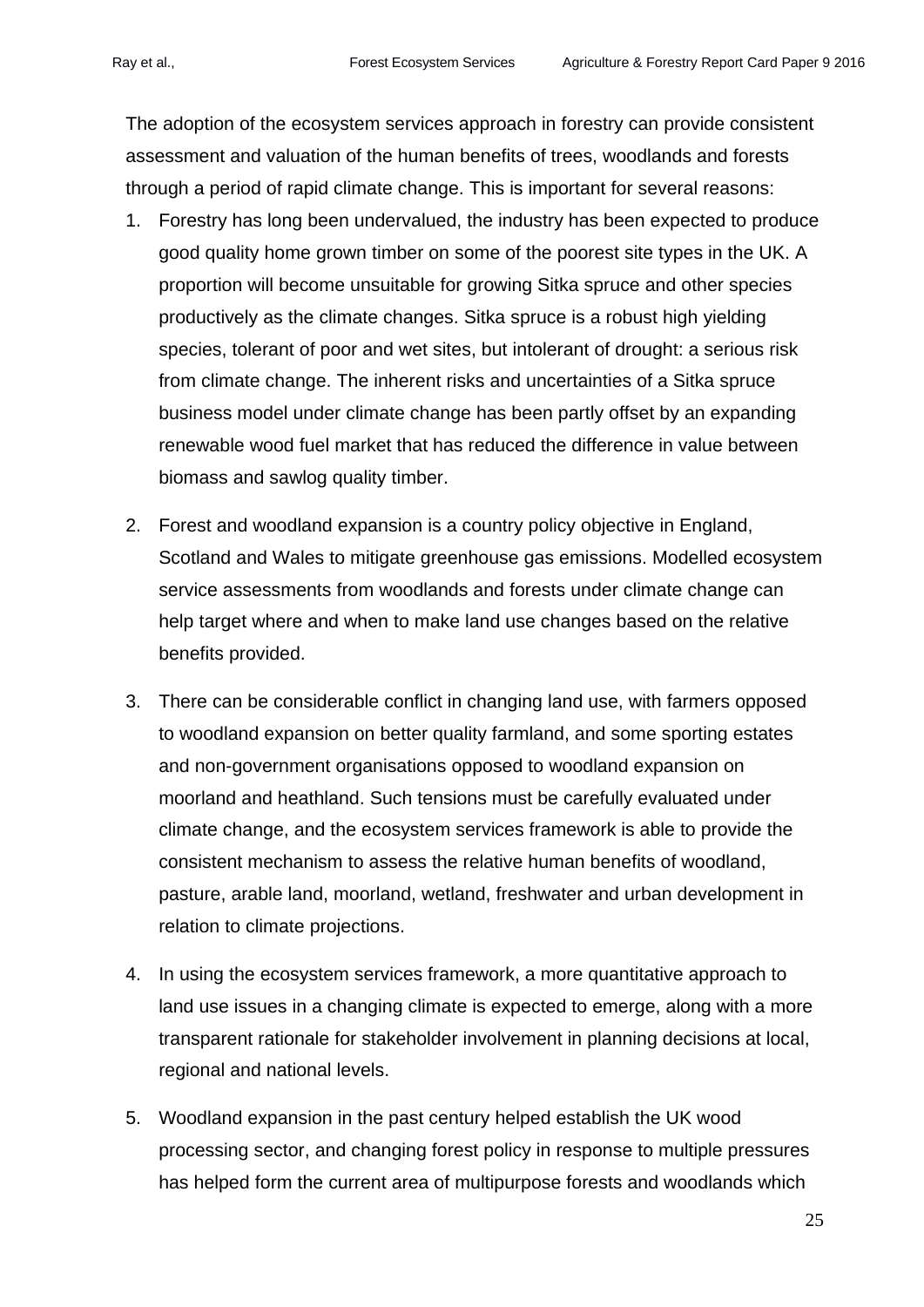can deliver a range of ecosystem goods and services. Climate change policies have stimulated a new era of woodland expansion to sequester carbon and to provide urban greenspace. Implementation of these policies is likely to: further develop a more sustainable economy based on renewables; provide new opportunities to mitigate flood risk; help reduce soil erosion from pasture and other agricultural land; improve water and air quality, help to cool urban areas; in the longer term help maintain and enhance biodiversity and provide greater opportunities for recreation and improved health and wellbeing.

6. Forest planning must better assess potential future impacts under uncertainty in order to support forest policies and help deliver desired outcomes under climate change,. Doing so, should help improve the resilience of trees, woodlands and forest to the threats of climate change. Missing the opportunity for careful forest adaptation planning within the bigger framework of appropriate land use is very likely to threaten the delivery of ecosystem goods and services as forest species and stands become affected by drought, waterlogging, and pests and pathogens associated with climate change.

#### 6. Acknowledgements

We wish to thank Pat Snowdon, James Morison, Chris Quine and an anonymous referee for their helpful comments on an earlier draft.

#### **7. References**

- Atkinson, S. and Townsend, M. (2011). The State of the UK's Forests, Woods and Trees: Perspectives from the sector. A report to mark the International Year of Forests, pp99. Woodland Trust, Grantham, UK.
- Bailey, S., Haines-Young, R.H. and Watkins, C. (2002). Species presence in fragmented landscapes: modelling of species requirements at the national level. *Biological Conservation*, 108: 307-316.
- Barton, J. and Pretty, J. (2010). What is the best dose of nature and green exercise for improving mental health? A multi-study analysis. *Environmental science & technology* 44.10: 3947-3955.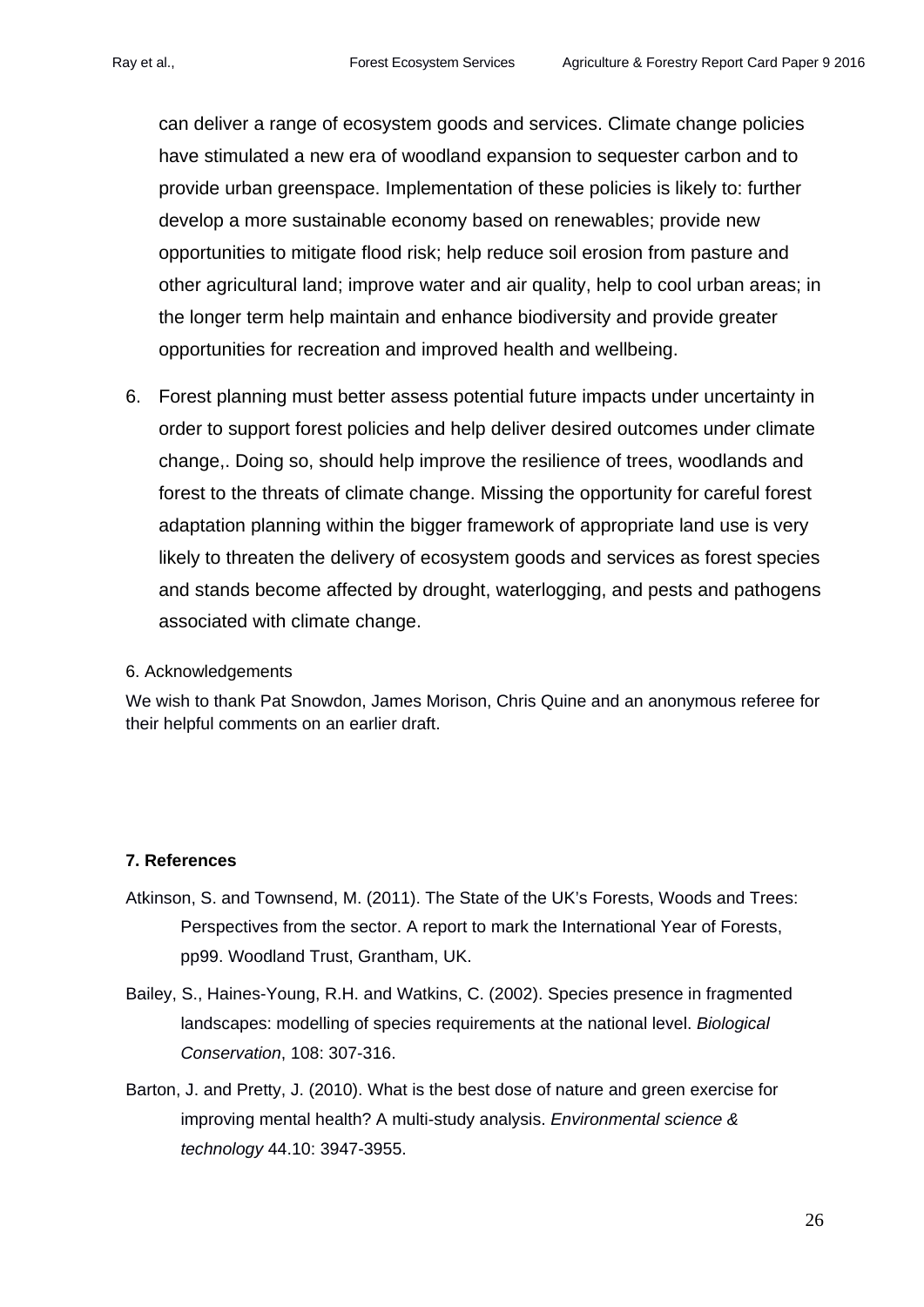- Bateman, I.J., Mace, G., Fezzi, C., Atkinson, G. and Turner, K. (2011). Economic analysis for ecosystem service assessments. *Environmental and Resource Economics,* 48(2):177–218.
- Berry, P.M., Dawson, T.P., Harrison, P.A. and Pearson, R.G. (2002). Modelling potential impacts of climate change on the bioclimatic envelope of species in Britain and Ireland. *Global Ecology and Biogeography,* 11:453–462.
- Bouriaud, L., Marzano, M., Lexer, M.J., Nichiforel, L., Reyer, C., Temperli, C., Peltola, H., Elkin, C., Blennow, K., Duduman, G., Taylor P., Bathgate, S., Borges, J.G., Bouriaud, O., Clerkx, S., Garcia-Gonzalo, J., Gracia, C., Hanewinkel, M., Hengeveld, G., Kellomäki, S,. Kostov, G., Maroschek, M., Muys, B., Nabuurs, G.J., Nicoll, B., Palahi, M., Rammer, W., Ray, D., Tomé, M. and Zel,l J. (2015). Institutional factors and opportunities for adapting European forest management to climate change. *Regional Environmental Change*, 15(8):1595-1609
- Broadmeadow, M.S.J., Ray, D. and Samuel, C.J.A. (2005). Climate change and the future for broadleaved tree species in Britain. *Forestry,* 78:145–167.
- Breshears, D.D., López-Hoffman, L. and Graumlich, L.J. (2011). When ecosystem services crash: Preparing for big, fast, patchy climate change. *Ambio* 40(3): 256-263.
- Brown, I., Berry, P., Everard, M., Firbank, L., Harrison, P., Lundy, L., Quine, C., Rowan, J., Wade, R. & Watts, K. (2015). Identifying robust response options to manage environmental change using an Ecosystem Approach: A stress-testing case study for the UK. *Environmental Science and Policy*, 52, 74-88.
- Carnicer, J., Coll, M., Ninyerola, M., Pons, X., Sanchez, G. and Penuelas, J. (2011). Widespread crown condition decline, food web disruption, and amplified tree mortality with increased climate change-type drought. *Proceedings of the National Academy of Sciences (USA)* 108:1474–1478.
- Cavers, S. and Cottrell, J.E. (2015). The basis of resilience in forest tree species and its use in adaptive forest management in Britain. *Forestry,* 88:13-26.
- Choat, B., Jansen, S., Brodribb, T.J., Cochard, H., Delzon, S., Bhaskar, R. Bucci, S.J., Field, T.S., Gleason, S.M, Hacke, U.G., Jacobsen, A.L., Lens, F., Maherali, H., Martínez-Vilalta, J., Mayr, S., Mencuccini, M., Mitchell, P.J., Nardini, A., Pittermann, J., Pratt, R.B., Sperry, J.S., Westoby, M., Wright, I.J., Zanne, A.E. (2012). Global convergence in the vulnerability of forests to drought. *Nature*, **491**(7426):p752
- Committee on Climate Change (2014). Factsheet: Land Use, Land Use Change and Forestry (www.theccc.org.uk/wp-content/uploads/2013/02/LULUCF-factsheet.pdf).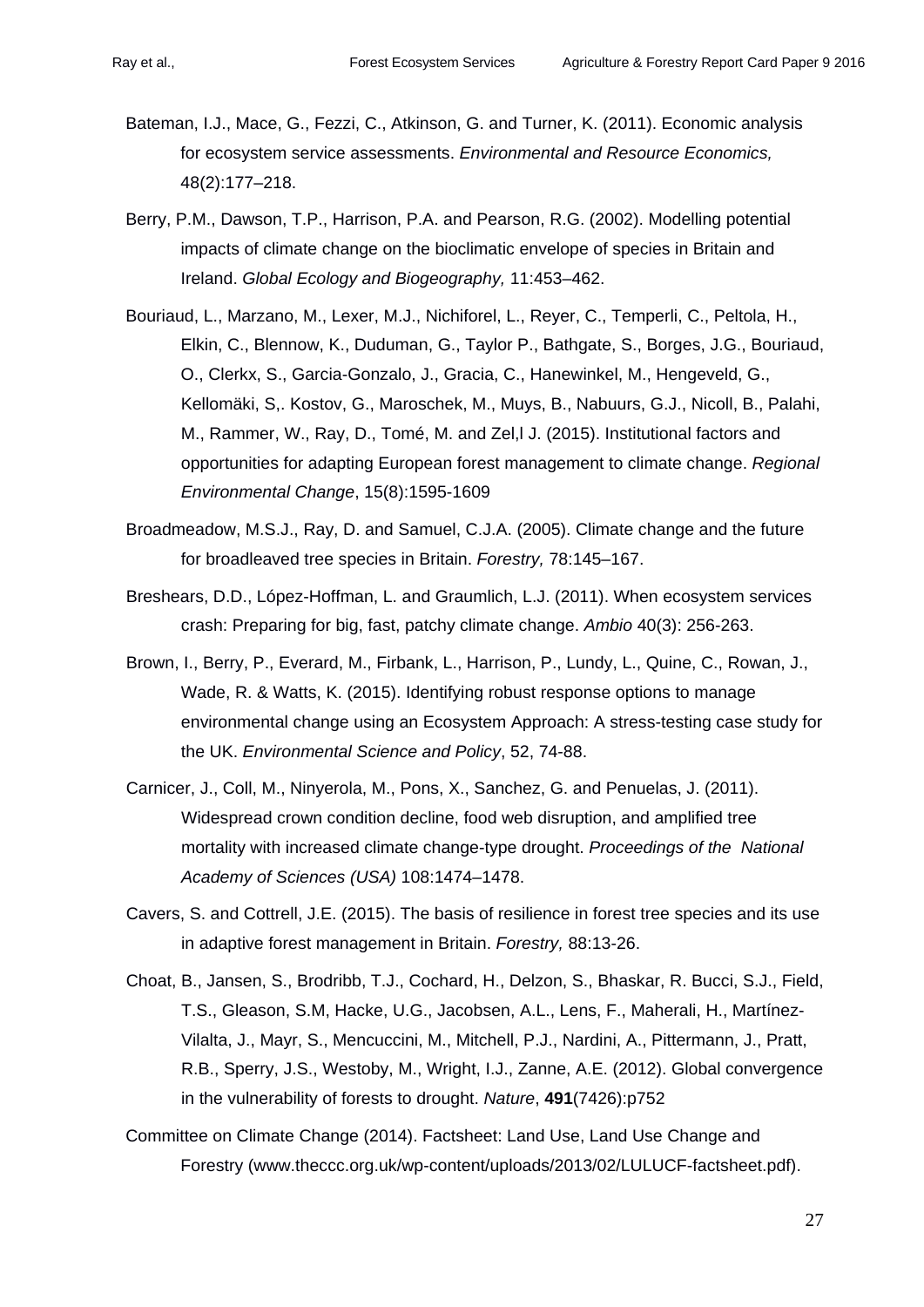- Daily, G.C. and Matson, P.A. (2008). Ecosystem services: From theory to implementation. *Proceedings of the National Academy of Sciences (USA)*, 105:9455.
- Denman, S., Brady, C., Kirk, S., Cleenwerk, I., Venter, S. and Coutinho, T. (2012). *Brenneria goodwinii* sp. nov., associated with acute oak decline in the UK. *International Journal of Systematic and Evolutionary Microbiology,* 62:2451–2456.
- Department for Environment Food and Rural Affairs (2013). Government Forestry and Woodlands Policy Statement: Incorporating the Government's Response to the Independent Panel on Forestry's Final Report. 49.
- Doick, K.J., Peace, A. and Hutchings, T.R. (2014). The role of one large greenspace in mitigating London's nocturnal urban heat island. *Science of the Total Environment,* 493:662–671.
- Edwards, D., Jay, M., Jensen, F., Lucas, B., Marzano, M., Montagne, C., Peace, A. and Weiss, G., (2012). Public preferences across Europe for different forest stand types as sites for recreation. *Ecology and Society*,17(1):p27
- Elith, J. and Leathwick, J.R. (2009). Species Distribution Models: Ecological Explanation and Prediction Across Space and Time. *Annual Review of Ecology, Evolution, and Systematics,* 40:677–697.
- Folland, C.K., Karl, T.R., Christy J.R. and Salinger, J. (2002). Observed Climate Variability and Change. *Weather,* 57:269-278
- Forestry Commission (2000). The UK Woodland Assurance Scheme guide to certification. UKWAS Support Unit, Forestry Commission, Edinburgh.
- Forestry Commission (2011a). The UK Forestry Standard. Forestry Commission, Edinburgh, pp 108.
- Forestry Commission (2011b). UK Forestry Standard Guidelines: Forests and People. Forestry Commission, Edinburgh.
- Forestry Commission (2014). Building wildfire resilience into forest management planning. Forestry Commission Practice Guide, Forestry Commission, Edinburgh.
- Forestry Commission Scotland (2013). The role of Scotland ' s National Forest Estate and strategic directions 2013-2016.
- Forestry Commission (2015). Forestry Facts and Figures 2015: a summary of statistics about woodland and forestry in the UK. Forestry Commission, Edinburgh. www.forestry.gov.uk/statistics.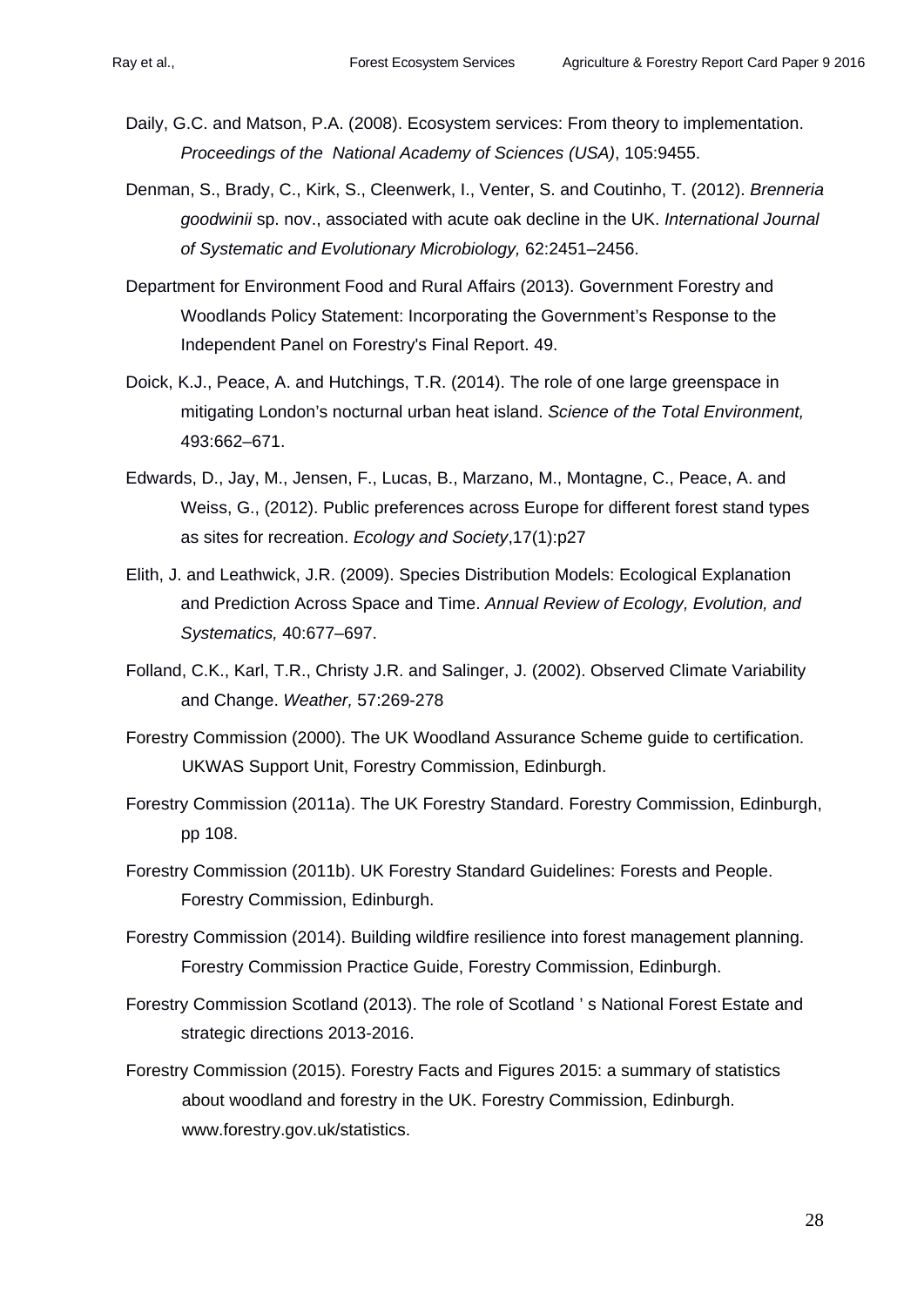- Gabrielsen, P., and Bosch, P. (2003). Environmental indicators: typology and use in reporting. EEA, Copenhagen.
- Gray, L.K., and Hamann, A. (2013). Tracking suitable habitat for tree populations under climate change in western North America. *Climatic Change,* 117:289–303.
- Gill, S.E., Handley, J.F., Ennos, A.R. and Pauleit, S. (2007). Adapting cities for climate change: the role of green infrastructure. *Built Environment*,33 (1), 115-133.
- Handley, N. and Gill, S. (2009). Woodlands helping society to adapt. In *Combating climate change - a role for UK forests. An assessment of the potential of the UK's trees and woodlands to mitigate and adapt to climate change.* F.-S.P. Read DJ, Morison JIL, Hanley N, West CC, Snowdon P (ed.), The Stationery Office, Edinburgh.
- Hanewinkel, M., Cullmann, D.A., Michiels, H. and Kändler, G. (2014). Converting probabilistic tree species range shift projections into meaningful classes for management. *Journal of Environmental Management,* 134:153–165.
- Hanewinkel, M., Cullmann, D.A., Schelhaas, M-J., Nabuurs, G-J. and Zimmermann, N.E. (2012). Climate change may cause severe loss in the economic value of European forest land. *Nature Climate Change,* 3(3):1–5.
- Herrero, A., Rigling, A. and Zamora, R. (2013). Varying climate sensitivity at the dry distribution edge of Pinus sylvestris and P. nigra. *Forest Ecology and Management,* 308:50–61.
- Jackson, B.M., Wheater, H.S., Mcintyre, N.R., Chell, J., Francis, O.J., Frogbrook, Z., Marshall, M., Reynolds, B. and Solloway, I. (2008). The impact of upland land management on flooding: insights from a multiscale expaerimental and modeling programme, *Journal of Flood Risk Management,* 1(2):71-80.
- Jactel, H. and Brockerhoff, E.G. (2007). Tree diversity reduces herbivory by forest insects. *Ecology Letters,* 10(9):835–848.
- Jactel, H., Goulard, M., Menassieu, P. and Goujon, G. (2002). Habitat diversity in forest plantations reduces infestations of the pine stem borer Dioryctria sylvestrella. *Journal of Applied Ecology*, 39:618–628.
- Jactel, H., Branco, M., Duncker, P., Gardiner, B., Grodzki, W., Langstrom, B. Moreira, F., Nethera, s., Nicoll, B., Orazio, C., Piou, D., Schelhaas, M-J. and Tojic, K. (2012). A Multicriteria Risk Analysis to Evaluate Impacts of Forest Management Alternatives on Forest Health in Europe. *Ecology and Society*, **17** (4), 52.
- Klemm, W., Heuinkveld, B.G., Lenzholzer, S. and van-Hove, B. (2015). Street greenery and its physical and psychological impact on thermal comfort. *Landscape and Urban Planning*, **138**, 87-98.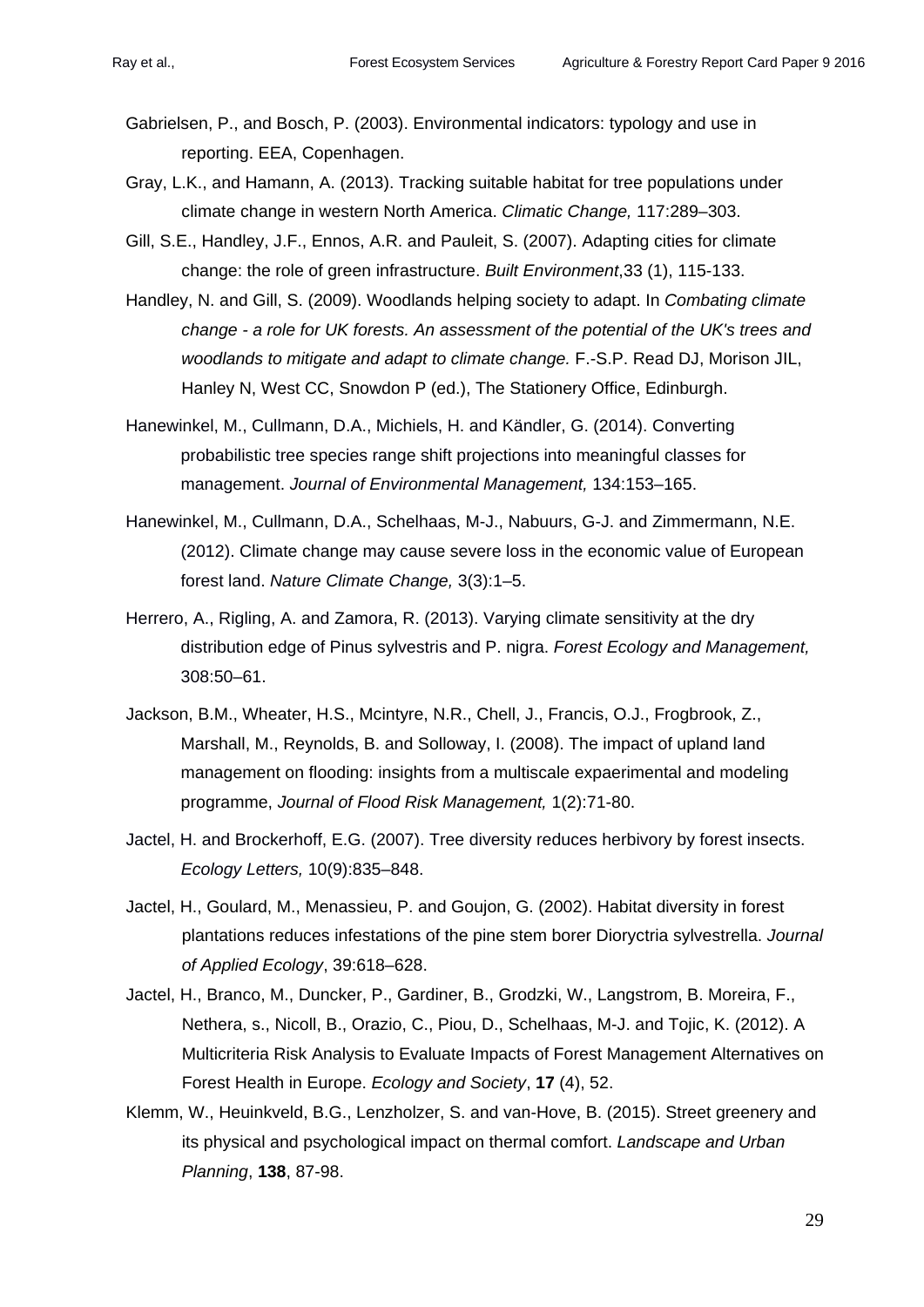- Lawton, J., (2010). *Making Space for Nature*: A review of England's Wildlife Sites and Ecological Networks.
- Lee, J., Park, B-J., Tsunetsugu, Y., Ohira, T., Kagawa, T. and Miyazaki, Y. (2011). Effect of forest bathing on physiological and psychological responses in young Japanese male subjects. *Public Health,* 125:93–100.
- Lindley, S.J., Handley, J.F., Theuray, N., Peet E. and McEvoy, D. (2006). Adaptation Strategies for Climate Change in the Urban Environment: Assessing Climate Change Related Risk in UK Urban Areas. *Journal of Risk Research,* 9:543–568.
- Lindner, M., Fitzgerald, J.B., Zimmermann, N.E., Reyer, C., Delzon, S., van Der Maaten, E., Schelhaas, M-J., Lasch, P., Eggers, J., van Der Maaten-Theunissen, M. Suckow, F., Psomas, A., Poulter, B. and Hanewinkel, M. (2014). Climate change and European forests: What do we know, what are the uncertainties, and what are the implications for forest management? *Journal of Environmental Management,* 146:69–83.
- Mace, G.M., Bateman, I., Albon, S., Balmford, A., Brown, C., Church, A., Haines-Young, R., Pretty, J. N., Turner, K., Vira, B. and Winn, J. (2011). Chapter 2: Conceptual Framework and Methodology. In: UK National Ecosystem Assessment: Technical Report. pp 12–26.
- Mace, G.M., Norris, K. and Fitter, A.H. (2012). Biodiversity and ecosystem services: A multilayered relationship. *Trends in Ecology and Evolution,* 27:19–25. doi: 10.1016/j.tree.2011.08.006.
- Marshall, M.R., Francis, O.J., Frogbrook, Z.L., Jackson, B.M., Mcintyre, N., Reynolds, B., Solloway, I., Wheater, H.S. and Chell, J. (2009). The impact of upland land management on flooding: results from an improved pasture hillslope. *Hydrological Processes* 23, 464–475.
- Millennium Ecosystem Assessment (2005). Ecosystems and Human Well-being: Synthesis. Island Press, Washington, DC. <http://www.millenniumassessment.org/en/Synthesis.html> .
- Mitchell, R. (2012). Is physical activity in natural environments better for mental health than physical activity in other environments? *Social Science and Medicine*, 91:130–134.
- Moore, M.N. (2015). Do airborne biogenic chemicals interact with the PI3K/Akt/mTOR cell signalling pathway to benefit human health and wellbeing in rural and coastal environments? *Environmentl Research,* 140:65–75.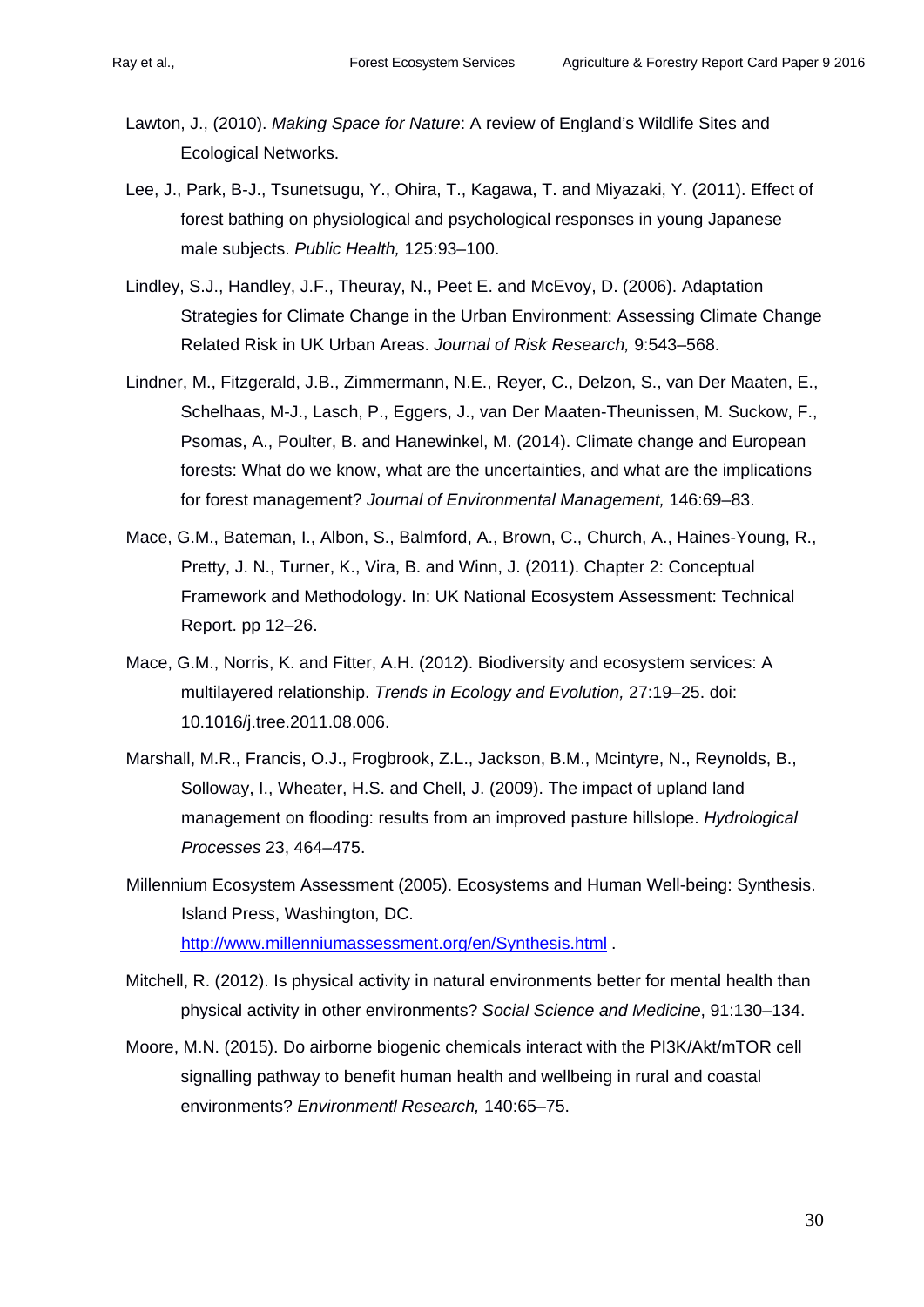- Morison, J., Matthews, R., Miller, G., Perks, M., Randle, T., Vanguelova, E. *,* White, M. and Yamulki, S. (2012). *Understanding the carbon and greenhouse gas balance of forests in Britain*. Forestry Commission: Edinburgh, 149 p.
- McCulloch, J.S.G. and Robinson, M. (1993). History of Forest Hydrology. *Journal of Hydrology*, 150: 180-216.
- Nakao, K., Higa, M., Tsuyama, I., Lin, C-T., Sun, S-T., Lin, J-R., Chiou, C-R.,Chen, T-Y., Matsui, T. and Tanaka, N. (2014). Changes in the potential habitats of 10 dominant evergreen broad-leaved tree species in the Taiwan-Japan archipelago. *Plant Ecology,* 215:639–650.
- Nisbet, T.R. and Thomas, H. (2008). *Restoring floodplain woodland for flood alleviation*. Final Defra report Project SLD2036, Defra, London
- Nisbet, T.R., Silgram, M., Shah, N. et al. (2011). Woodland for water: woodland measures for meeting Water Framework Directive objectives, *Forest Research Monograph* No. 4, Forest Research, Alice Holt, Farnham.
- Nisbet, T.R., Roe, P., Marrington, S., Thomas, H., Broadmeadow S. and Valatin, G. (2015). Slowing the Flow at Pickering – Final Report Phase II Project RMP5455, Defra, London. pp32.
- O'Connell, P.E, Ewen, J. O'Donnell, G. et al., (2004). *Review of impacts of rural land use and management on flood generation*, Technical Report FD2114, Defra, London
- Ogawa-Onishi, Y., Berry, P.M. and Tanaka, N. (2010). Assessing the potential impacts of climate change and their conservation implications in Japan: A case study of conifers. *Biological Conservation,* 143:1728–1736.
- Oliver, T.H., Smithers, R.J., Bailey, S., A.Walmsley, C. and Watts, K. (2012). A decision framework for considering climate change adaptation in biodiversity conservation planning. *Journal of Applied Ecology*, 49, 1247-1255.
- Park, B.J., Furuya, K., Kasetani, T., Takayama, N., Kagawa, T. and Miyazaki, Y. (2011). Relationship between psychological responses and physical environments in forest settings. *Landscape and Urban Planning,* 102:24–32.
- Pearson, R.G. and Dawson, T.P. (2003). Predicting the impacts of climate change on the distribution of species: are bioclimate envelope models useful? *Global Ecology and Biogeography,* 12:361–371.
- Petr, M., Boerboom, L.G.J., Ray, D. and van-Der Veen, A. (2014a). An uncertainty assessment framework for forest planning adaptation to climate change. *Forest Policy and Economics,* 41:1–11.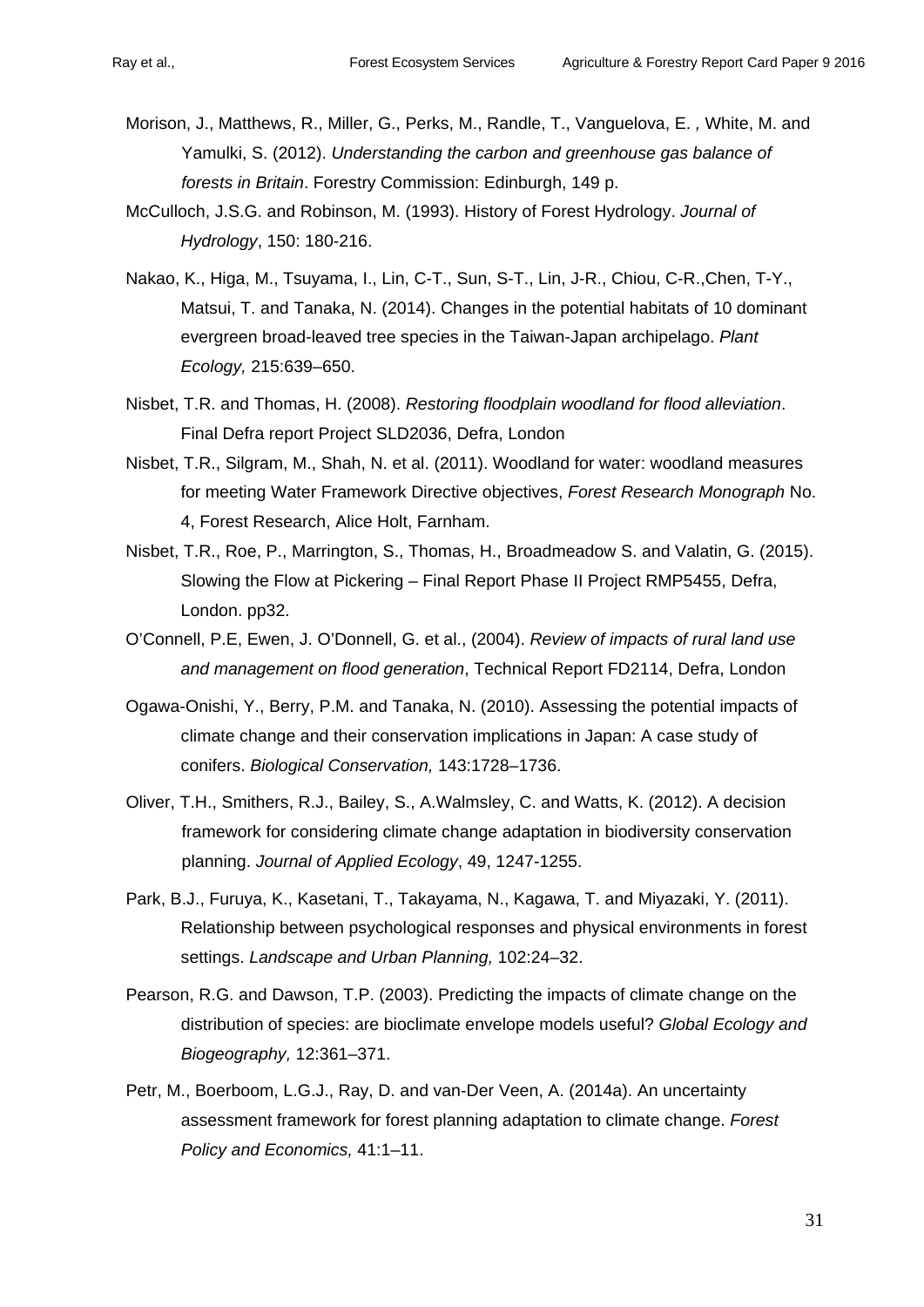- Petr, M., Boerboom, L.G.J., van-Der Veen, A. and Ray, D. (2014b). A spatial and temporal drought risk assessment of three major tree species in Britain using probabilistic climate change projections. *Climatic Change,* 124(3):791–803.
- Pramova, E., Locatelli, B., Djoudi, H. and Somorin, O., (2012). Forests and trees for social adaptation to climate variability and change. *Wiley Interdisciplinary Reviews: Climate Change,* 3(6):581–596.
- Quine, C.P., Bailey, S.A., Watts, K. (2013). Sustainable forest management in a time of ecosystem services frameworks: common ground and consequences. *Journal of Applied Ecology,* 50: 863-867.
- Quine, C. P., and Watts, K. (2009). Successful de-fragmentation of woodland by planting in an agricultural landscape? An assessment based on landscape indicators. *Journal of Environmental Management* 90:251-259.
- Quine, C. P., Cahalan, C., Hester, A., Humphrey, J., Kirby, K., Moffat, A. and Valatin, G. (2011). *Woodlands. Chapter 8. In UK National Ecosystem Assessment Technical Report.* UNEP-WCMC, Cambridge. UK National Ecosystem Assessment: Technical Report.
- Raudsepp-Hearne, C., Peterson, G.D. and Bennett, E.M. (2010). Ecosystem service bundles for analyzing tradeoffs in diverse landscapes. *Proceedings of the National Academy of Sciences (U S A),* 107:5242–7.
- Ray, D., Bathgate. S., Moseley, D., Taylor, P. Nicoll, B., Pizzirani, S. and Gardiner, B. (2015). Comparing the provision of ecosystem services in plantation forests under alternative climate change adaptation management options in Wales. *Regional Environmental Change*, 15(8) 1501-1513.
- Ray, D., Morison, J. and Broadmeadow, M. (2010). *Climate change: impacts and adaptation in England's woodlands*. Research Note FCRN 201, 16pp. Forestry Commission, Edinburgh.
- Reyer C, Lasch-Born P, Suckow F, Gutsch, M. Murawski, A. and Pilz, T. (2014). Projections of regional changes in forest net primary productivity for different tree species in Europe driven by climate change and carbon dioxide. *Annals of Forest Science*, 71:211–225.
- Rounsevell, M.D., Dawson, T.P. and Harrison, P. (2010). A conceptual framework to assess the effects of environmental change on ecosystem services. *Biodiversity and Conservation,* 19:2823–2842.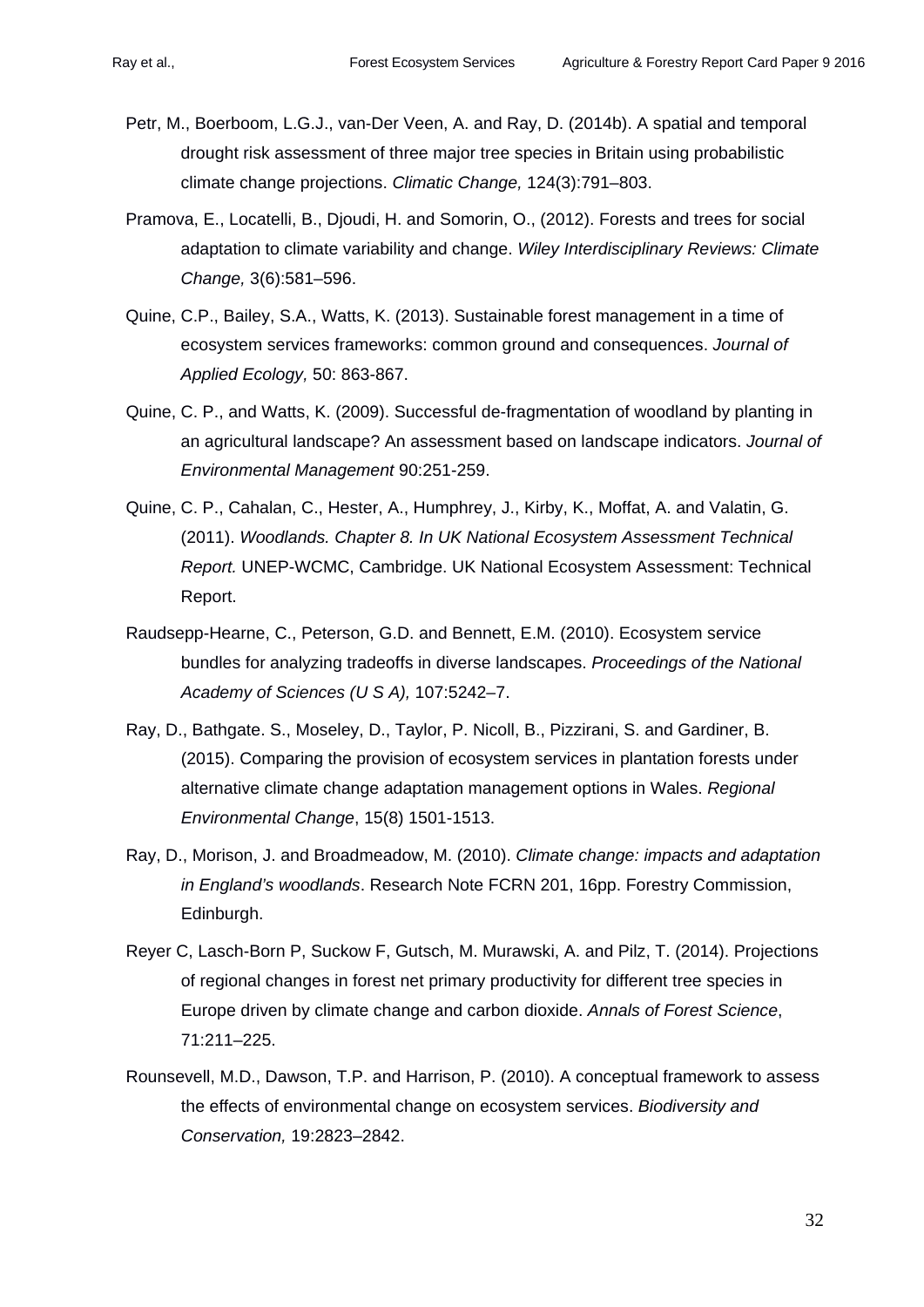- Schelhaas M-J., Nabuurs G-J., Hengeveld G., Reyer, C., Hanewinkel, M. Zimmermann, N. and Cullmann, D. (2015) Adaptive forest management to account for climate changeinduced productivity and species suitability changes in Europe. *Regional Environmental Change,* 15(8):1581-1594.
- Sing, L., Ray, D. and Watts, K. (2015). *Ecosystem services and forest management*. Forestry Commission Research Note 20. Forestry Commission, Edinburgh. pp10.
- Skelhorn, C., Lindley, S. and Levermore, G. (2014). The impact of vegetation types on air and surface temperatures in a temperate city: A fine scale assessment in Manchester, UK. *Landscape and Urban Planning*, 121:129–140.
- Snowdon, P., (2009). Forestry, climate change, and sustainable development, in: *Combating Climate Change: A Role for UK Forests*. HMSO, Edinburgh, pp. 192–200.
- Stokes, V. and Kerr, G. (2009). *The evidence supporting the use of CCF in adapting Scotland's forests to the risks of climate change*. Report by Forest Research to Forestry Commission Scotland. Forest Research, Alice Holt Lodge.
- Sparks, T.H. and Gill, R., (2002). Climate change and the seasonality of woodland flora and fauna, in: *Climate Change: Impacts on UK Forests*. Broadmeadow, M.S.J. (Ed.), Forestry Commission, Edinburgh.
- Thomas, H. and Nisbet, T.R. (2006). An assessment of the impact of floodplain woodland on flood flows, *Water and Environment Journal*, 21:114-126
- UK NEA Assessment (2011). The UK National Ecosystem Assessment Synthesis of the Key Findings. UNEP-WCMC, Cambridge.
- UK National Ecosystem Assessment Follow-On (2014). The UK National Ecosystem Assessment Follow-on: Synthesis of the Key Findings. UNEP-WCMC, LWEC, UK.
- Watts, K., Eycott, A.E., Handley, P., Ray, D., Humphrey, J.W. and Quine, C.P. (2010). Targeting and evaluating biodiversity conservation action within fragmented landscapes: an approach based on generic focal species and least-cost networks. *Landscape Ecology*, 25(9):1305-1318.
- Ward-Thompson, C, Roe, J., Aspinall. P., Mitchell, R., Clow, A. and Miller, D. (2012). More green space is linked to less stress in deprived communities: Evidence from salivary cortisol patterns. *Landscape and Urban Planning*, 105:221–229.
- Welsh Government (2013). Towards the Sustainable Management of Wales ' Natural Resources. Environment Bill White Paper.